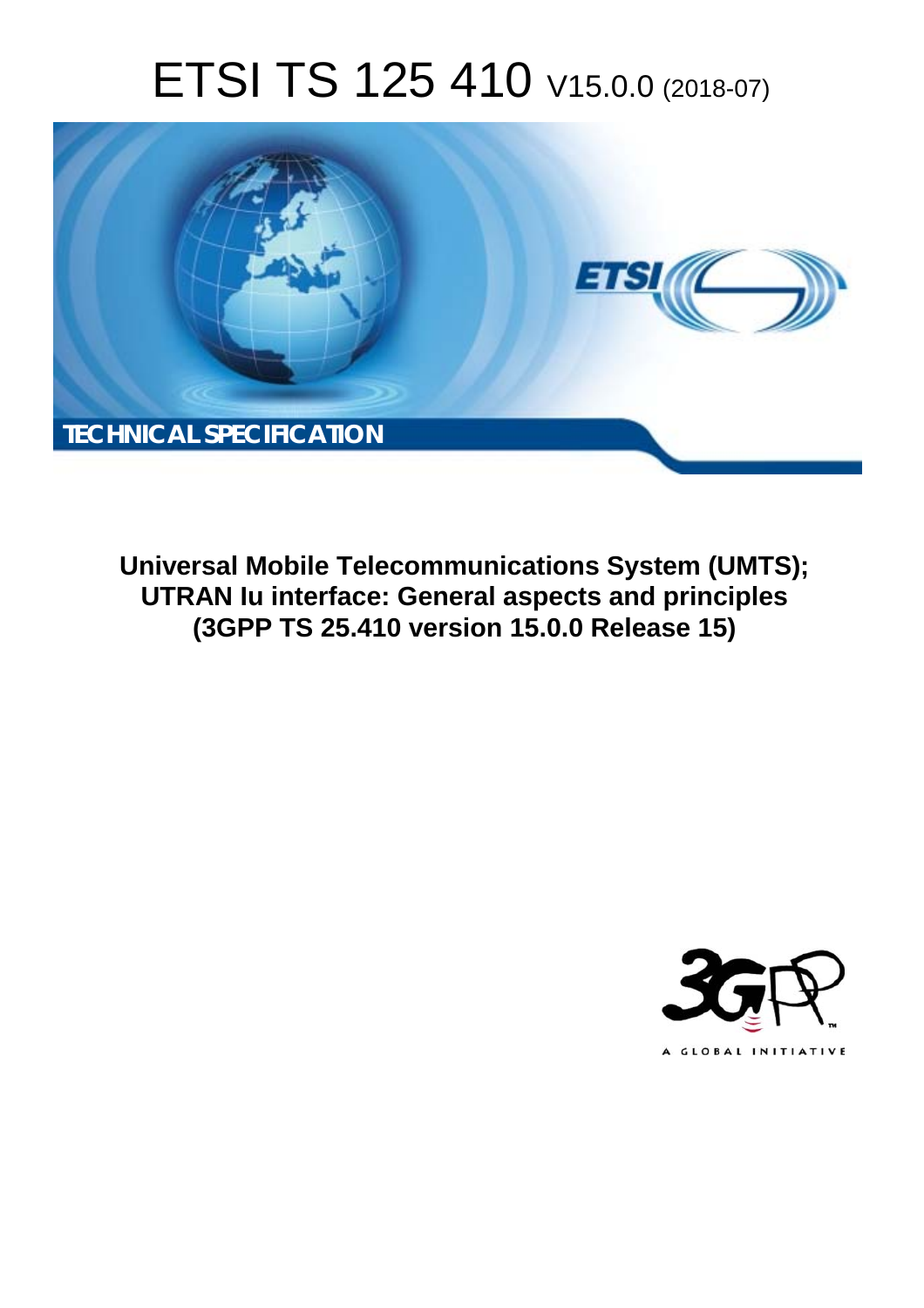Reference RTS/TSGR-0325410vf00

> Keywords UMTS

#### *ETSI*

#### 650 Route des Lucioles F-06921 Sophia Antipolis Cedex - FRANCE

Tel.: +33 4 92 94 42 00 Fax: +33 4 93 65 47 16

Siret N° 348 623 562 00017 - NAF 742 C Association à but non lucratif enregistrée à la Sous-Préfecture de Grasse (06) N° 7803/88

#### *Important notice*

The present document can be downloaded from: <http://www.etsi.org/standards-search>

The present document may be made available in electronic versions and/or in print. The content of any electronic and/or print versions of the present document shall not be modified without the prior written authorization of ETSI. In case of any existing or perceived difference in contents between such versions and/or in print, the only prevailing document is the print of the Portable Document Format (PDF) version kept on a specific network drive within ETSI Secretariat.

Users of the present document should be aware that the document may be subject to revision or change of status. Information on the current status of this and other ETSI documents is available at <https://portal.etsi.org/TB/ETSIDeliverableStatus.aspx>

If you find errors in the present document, please send your comment to one of the following services: <https://portal.etsi.org/People/CommiteeSupportStaff.aspx>

#### *Copyright Notification*

No part may be reproduced or utilized in any form or by any means, electronic or mechanical, including photocopying and microfilm except as authorized by written permission of ETSI. The content of the PDF version shall not be modified without the written authorization of ETSI. The copyright and the foregoing restriction extend to reproduction in all media.

> © ETSI 2018. All rights reserved.

**DECT**TM, **PLUGTESTS**TM, **UMTS**TM and the ETSI logo are trademarks of ETSI registered for the benefit of its Members. **3GPP**TM and **LTE**TM are trademarks of ETSI registered for the benefit of its Members and of the 3GPP Organizational Partners. **oneM2M** logo is protected for the benefit of its Members.

**GSM**® and the GSM logo are trademarks registered and owned by the GSM Association.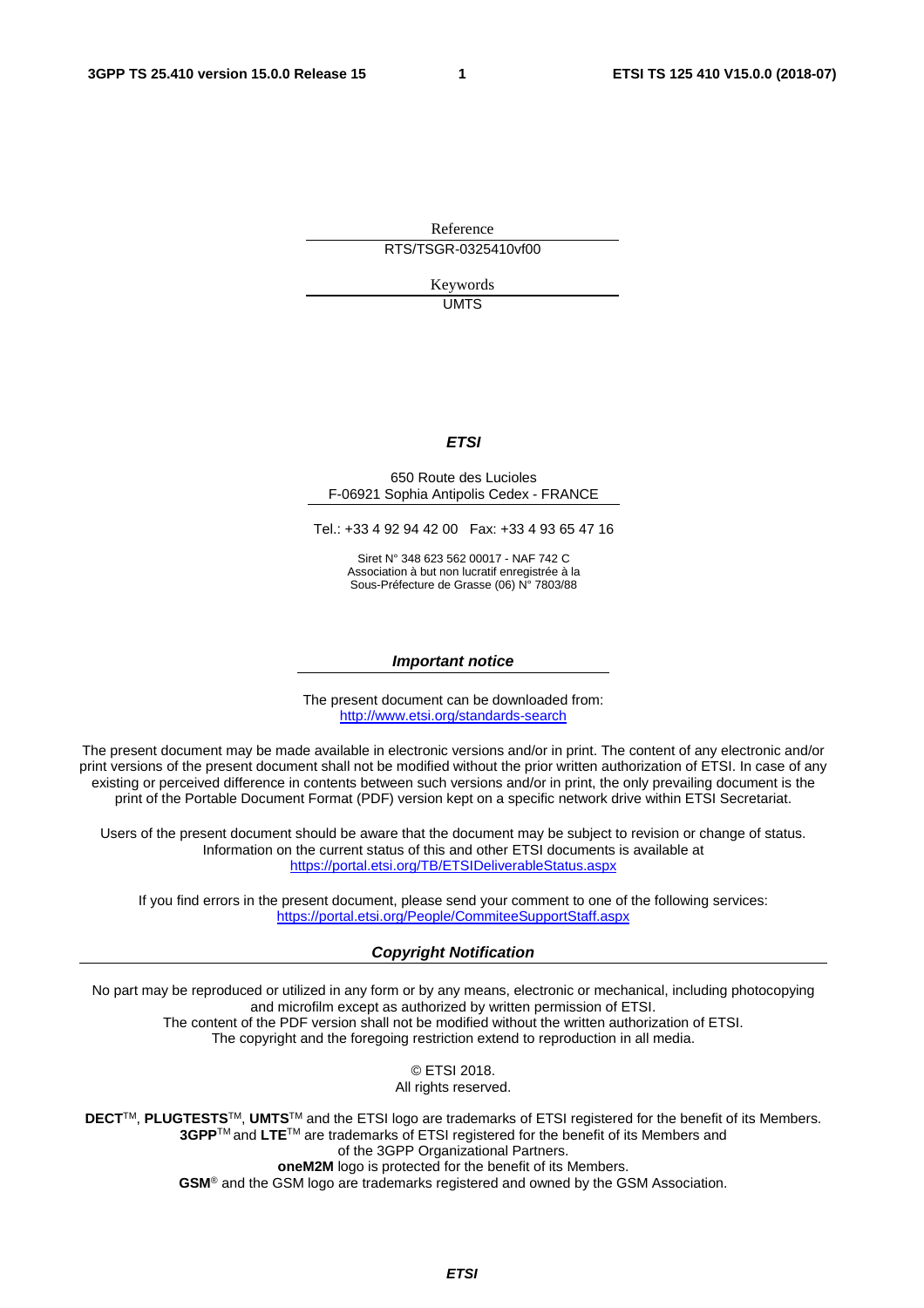# Intellectual Property Rights

#### Essential patents

IPRs essential or potentially essential to normative deliverables may have been declared to ETSI. The information pertaining to these essential IPRs, if any, is publicly available for **ETSI members and non-members**, and can be found in ETSI SR 000 314: *"Intellectual Property Rights (IPRs); Essential, or potentially Essential, IPRs notified to ETSI in respect of ETSI standards"*, which is available from the ETSI Secretariat. Latest updates are available on the ETSI Web server ([https://ipr.etsi.org/\)](https://ipr.etsi.org/).

Pursuant to the ETSI IPR Policy, no investigation, including IPR searches, has been carried out by ETSI. No guarantee can be given as to the existence of other IPRs not referenced in ETSI SR 000 314 (or the updates on the ETSI Web server) which are, or may be, or may become, essential to the present document.

#### **Trademarks**

The present document may include trademarks and/or tradenames which are asserted and/or registered by their owners. ETSI claims no ownership of these except for any which are indicated as being the property of ETSI, and conveys no right to use or reproduce any trademark and/or tradename. Mention of those trademarks in the present document does not constitute an endorsement by ETSI of products, services or organizations associated with those trademarks.

# Foreword

This Technical Specification (TS) has been produced by ETSI 3rd Generation Partnership Project (3GPP).

The present document may refer to technical specifications or reports using their 3GPP identities, UMTS identities or GSM identities. These should be interpreted as being references to the corresponding ETSI deliverables.

The cross reference between GSM, UMTS, 3GPP and ETSI identities can be found under [http://webapp.etsi.org/key/queryform.asp.](http://webapp.etsi.org/key/queryform.asp)

# Modal verbs terminology

In the present document "**shall**", "**shall not**", "**should**", "**should not**", "**may**", "**need not**", "**will**", "**will not**", "**can**" and "**cannot**" are to be interpreted as described in clause 3.2 of the [ETSI Drafting Rules](https://portal.etsi.org/Services/editHelp!/Howtostart/ETSIDraftingRules.aspx) (Verbal forms for the expression of provisions).

"**must**" and "**must not**" are **NOT** allowed in ETSI deliverables except when used in direct citation.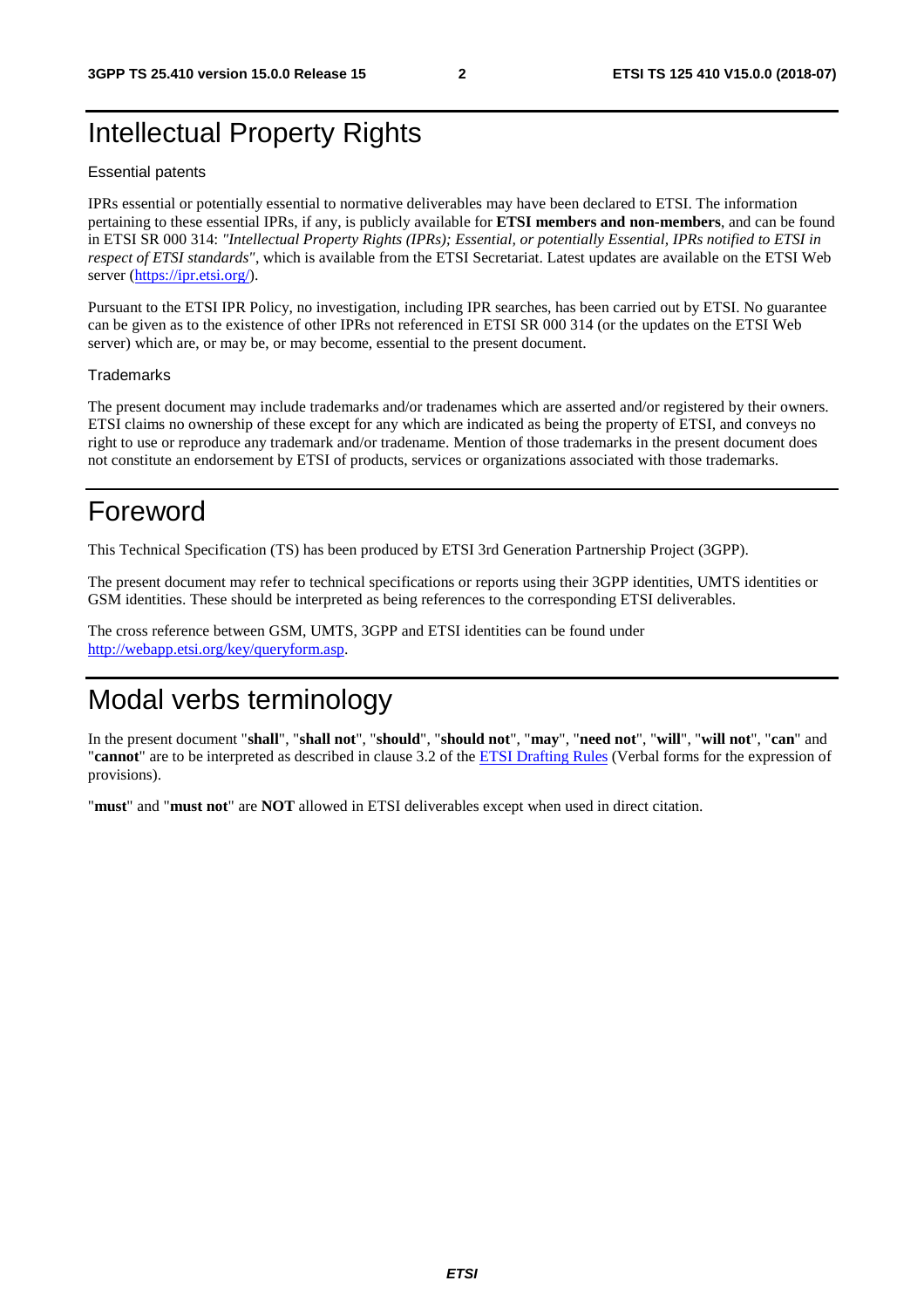$\mathbf{3}$ 

# Contents

| 1         |         |  |  |  |  |
|-----------|---------|--|--|--|--|
| 2         |         |  |  |  |  |
| 3         |         |  |  |  |  |
| 3.1       |         |  |  |  |  |
| 3.2       |         |  |  |  |  |
| 3.3       |         |  |  |  |  |
| 4         |         |  |  |  |  |
| 4.1       |         |  |  |  |  |
| 4.1.1     |         |  |  |  |  |
| 4.1.2     |         |  |  |  |  |
| 4.1.3     |         |  |  |  |  |
| 4.1.4     |         |  |  |  |  |
| 4.2       |         |  |  |  |  |
| 4.3       |         |  |  |  |  |
| 4.4       |         |  |  |  |  |
| 4.5       |         |  |  |  |  |
| 4.5.1     |         |  |  |  |  |
| 4.5.1.1   |         |  |  |  |  |
| 4.5.1.1.1 |         |  |  |  |  |
| 4.5.1.1.2 |         |  |  |  |  |
| 4.5.1.1.3 |         |  |  |  |  |
| 4.5.1.1.4 |         |  |  |  |  |
| 4.5.1.2   |         |  |  |  |  |
| 4.5.2     |         |  |  |  |  |
| 4.5.2.1   |         |  |  |  |  |
| 4.5.2.2   |         |  |  |  |  |
| 4.5.2.3   |         |  |  |  |  |
| 4.5.3     |         |  |  |  |  |
| 5         |         |  |  |  |  |
| 5.1       | General |  |  |  |  |
| 5.2       |         |  |  |  |  |
| 5.2.1     |         |  |  |  |  |
| 5.2.2     |         |  |  |  |  |
| 5.2.3     |         |  |  |  |  |
| 5.2.4     |         |  |  |  |  |
| 5.3       |         |  |  |  |  |
| 5.3.1     |         |  |  |  |  |
| 5.3.2     |         |  |  |  |  |
| 5.4       |         |  |  |  |  |
| 5.4.1     |         |  |  |  |  |
| 5.4.2     |         |  |  |  |  |
| 5.4.3     |         |  |  |  |  |
| 5.4.4     |         |  |  |  |  |
| 5.4.5     |         |  |  |  |  |
| 5.4.6     |         |  |  |  |  |
| 5.4.7     |         |  |  |  |  |
| 5.4.8     |         |  |  |  |  |
| 5.5       |         |  |  |  |  |
| 5.5.1     |         |  |  |  |  |
| 5.5.2     |         |  |  |  |  |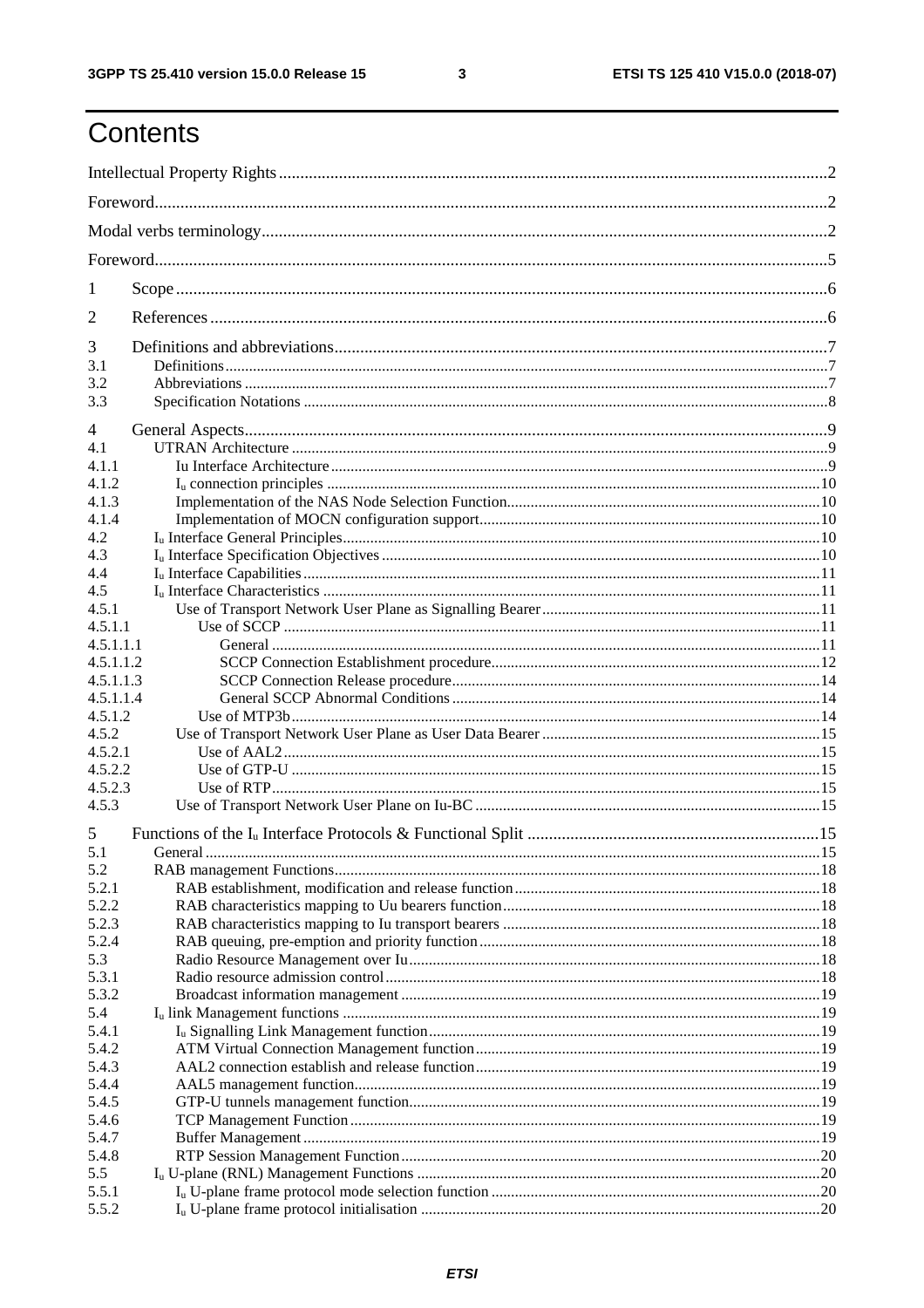| 5.6     |                               |  |
|---------|-------------------------------|--|
| 5.6.1   |                               |  |
| 5.6.2   |                               |  |
| 5.6.2.1 |                               |  |
| 5.6.2.2 |                               |  |
| 5.6.2.3 |                               |  |
| 5.6.2A  |                               |  |
| 5.6.3   |                               |  |
| 5.6.4   |                               |  |
| 5.6.5   |                               |  |
| 5.7     |                               |  |
| 5.7.1   |                               |  |
| 5.7.1.1 |                               |  |
| 5.7.1.2 |                               |  |
| 5.7.2   |                               |  |
| 5.7.2.1 |                               |  |
| 5.7.2.2 |                               |  |
| 5.8     |                               |  |
| 5.8.1   |                               |  |
| 5.8.2   |                               |  |
| 5.8.3   |                               |  |
| 5.8.4   |                               |  |
| 5.8.5   |                               |  |
| 5.9     |                               |  |
| 5.9.1   |                               |  |
| 5.9.2   |                               |  |
| 5.9.3   |                               |  |
| 5.9.4   |                               |  |
| 5.9.5   |                               |  |
| 5.9.6   |                               |  |
| 5.10    |                               |  |
| 5.10.1  |                               |  |
| 5.10.2  |                               |  |
| 5.10.3  |                               |  |
| 5.10.4  |                               |  |
|         |                               |  |
| 6       |                               |  |
| 6.1     |                               |  |
| 6.2     |                               |  |
| 6.3     |                               |  |
| 6.4     |                               |  |
| $\tau$  |                               |  |
| 7.1     |                               |  |
| 7.2     |                               |  |
| 7.3     |                               |  |
| 7.4     |                               |  |
| 7.5     |                               |  |
| 7.6     |                               |  |
| 7.7     |                               |  |
|         |                               |  |
|         | <b>Annex A (informative):</b> |  |
|         |                               |  |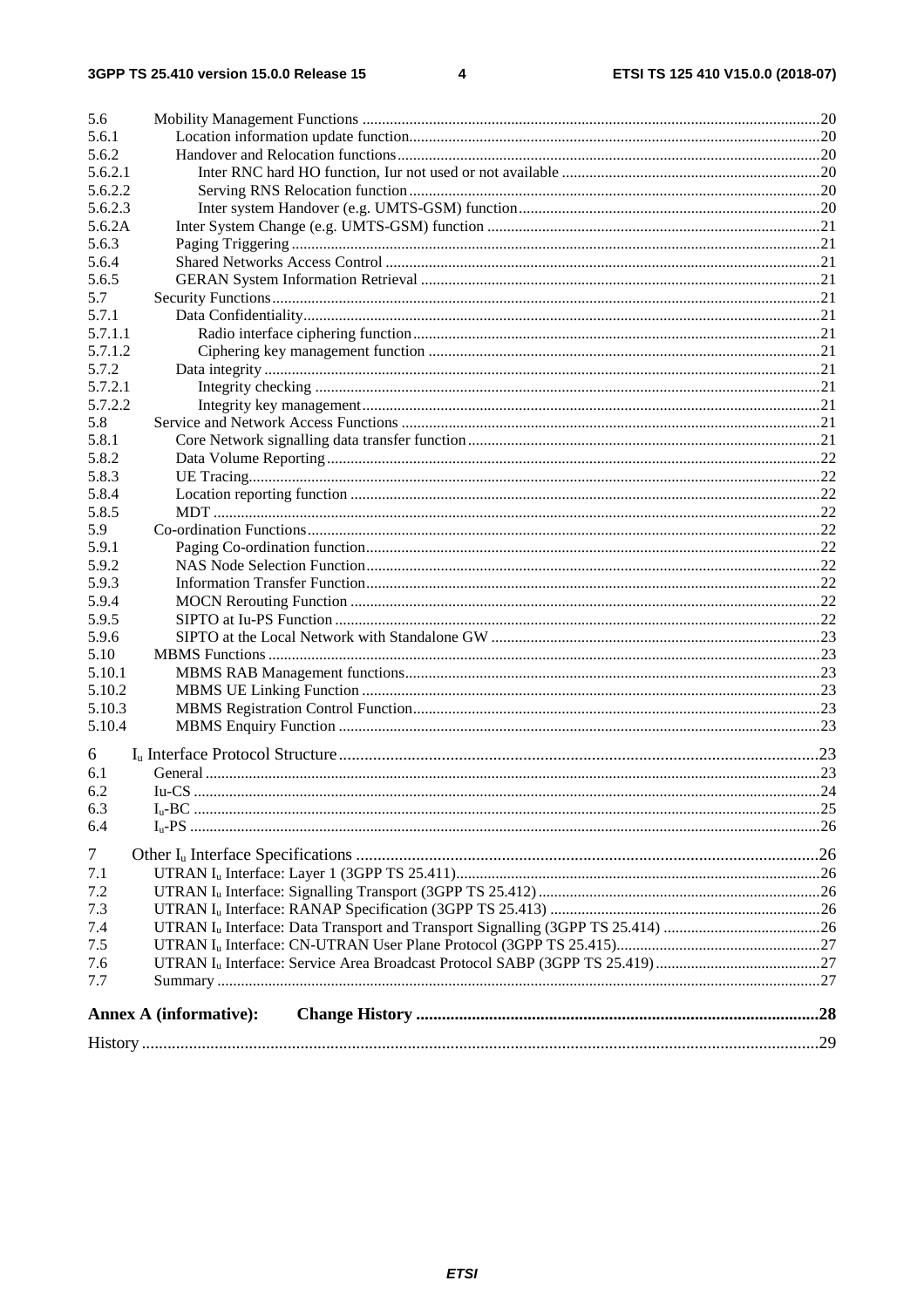# Foreword

This Technical Specification (TS) has been produced by the 3<sup>rd</sup> Generation Partnership Project (3GPP).

The contents of the present document are subject to continuing work within the TSG and may change following formal TSG approval. Should the TSG modify the contents of the present document, it will be re-released by the TSG with an identifying change of release date and an increase in version number as follows:

Version x.y.z

where:

- x the first digit:
	- 1 presented to TSG for information;
	- 2 presented to TSG for approval;
	- 3 or greater indicates TSG approved document under change control.
- y the second digit is incremented for all changes of substance, i.e. technical enhancements, corrections, updates, etc.
- z the third digit is incremented when editorial only changes have been incorporated in the document.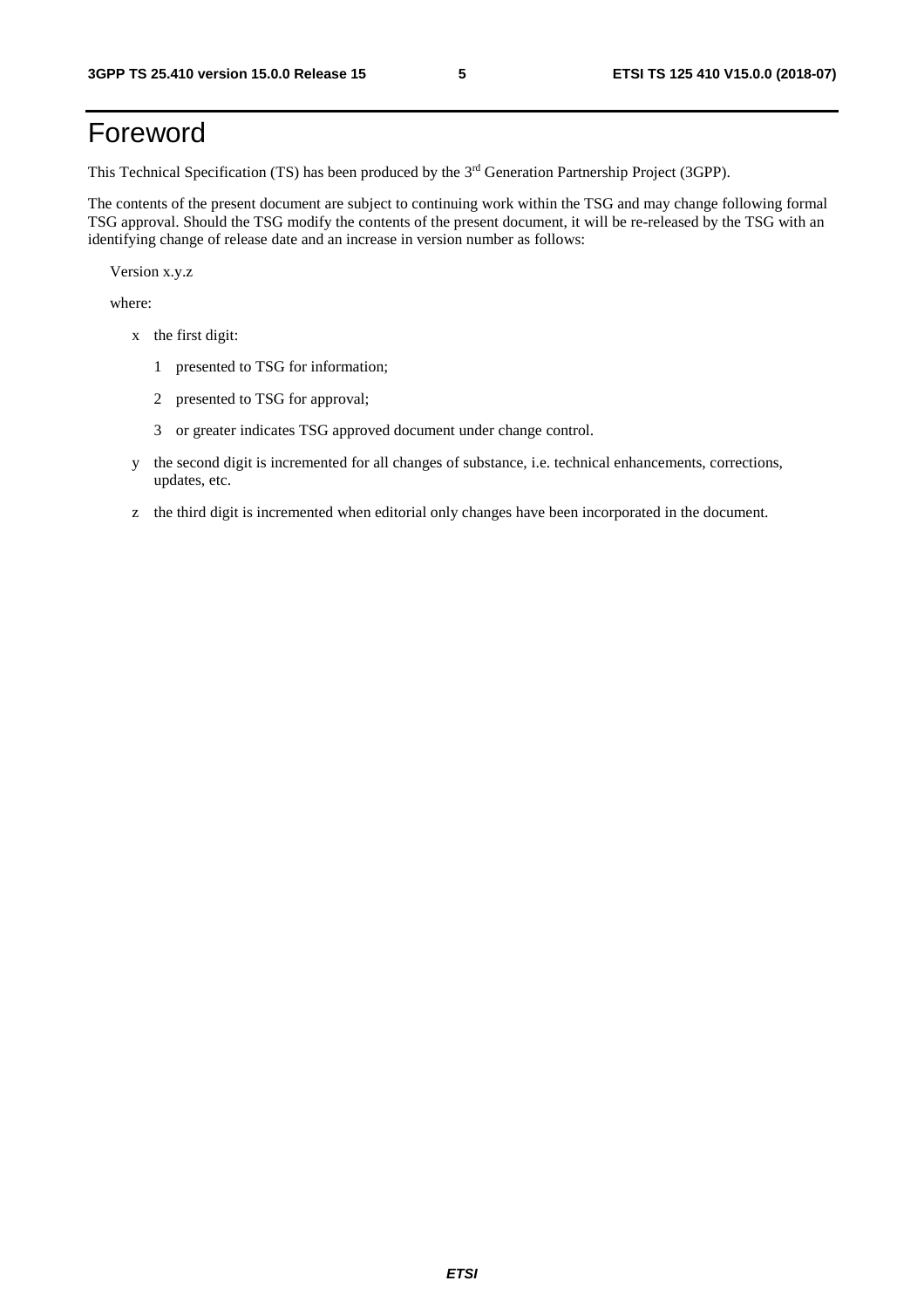# 1 Scope

The present document is an introduction to the 3GPP TS 25.41x series of Technical Specifications that define the Iu interface for the interconnection of Radio Network Controller (RNC) component of the UMTS Terrestrial Radio Access Network (UTRAN) to the Core Network of the UMTS system.

# 2 References

The following documents contain provisions which, through reference in this text, constitute provisions of the present document.

- References are either specific (identified by date of publication, edition number, version number, etc.) or non-specific.
- For a specific reference, subsequent revisions do not apply.
- For a non-specific reference, the latest version applies. In the case of a reference to a 3GPP document (including a GSM document), a non-specific reference implicitly refers to the latest version of that document *in the same Release as the present document*.
- [1] 3GPP TS 25.401: "UTRAN Overall Description".
- [2] 3GPP TR 23.930: "Iu Principles".
- [3] 3GPP TS 23.110: "UMTS Access Stratum Services and Functions".
- [4] 3GPP TS 25.411: "UTRAN Iu Interface Layer 1".
- [5] 3GPP TS 25.412: "UTRAN Iu Interface Signalling Transport".
- [6] 3GPP TS 25.413: "UTRAN Iu Interface RANAP Signalling".
- [7] 3GPP TS 25.414: "UTRAN Iu Interface Data Transport and Transport Signalling"
- [8] 3GPP TS 25.415: "UTRAN Iu Interface User Plane Protocols".
- [9] ITU-T Recommendation Q.711 (1996-07): "Functional description of the signalling connection control part".
- [10] ITU-T Recommendation Q.712 (1996-07): "Definition and function of signalling connection control part messages".
- [11] ITU-T Recommendation Q.713 (1996-07): "Signalling connection control part formats and codes".
- [12] ITU-T Recommendation Q.714 (1996-07): "Signalling connection control part procedures".
- [13] 3GPP TS 23.003: "Numbering, Addressing and Identification".
- [14] 3GPP TS 25.419: "UTRAN Iu Interface: Service Area Broadcast Protocol SABP".
- [15] 3GPP TS 23.153: "Out of Band Transcoder Control; Stage 2".
- [16] ITU-T Recommendation Q.2630.1: "AAL type 2 signalling protocol (Capability Set 1)".
- [17] ITU-T Recommendation Q.2630.2: "AAL type 2 signalling protocol Capability Set 2".
- [18] IETF RFC 3332 (2002-09): "Signalling System 7 (SS7) Message Transfer Part 3 (MTP3) User Adaptation Layer (M3UA)"
- [19] IETF RFC 1889 (1996-01): "RTP: A Transport Protocol for Real Time Applications".
- [20] IETF RFC 768 (1980-08): "User Datagram Protocol".
- [21] **IETF RFC 793 (1981-09): "TCP, Transmission Control Protocol".**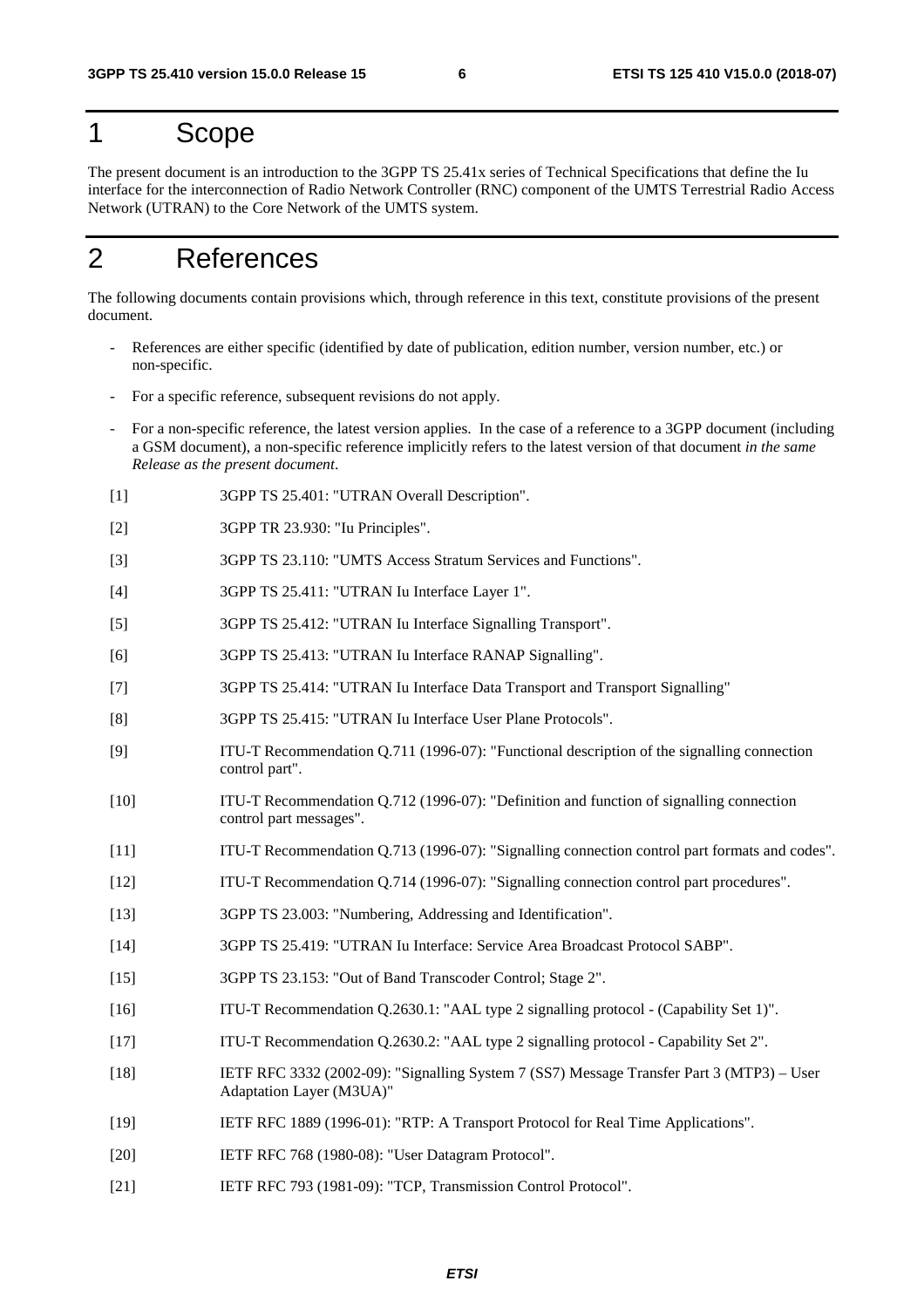| $[22]$ | IETF RFC 791 (1981-09): "Internet Protocol".                                                                                                                                                                                 |
|--------|------------------------------------------------------------------------------------------------------------------------------------------------------------------------------------------------------------------------------|
| $[23]$ | Void                                                                                                                                                                                                                         |
| $[24]$ | Void                                                                                                                                                                                                                         |
| $[25]$ | 3GPP TS 23.236: "Intra-domain connection of Radio Access Network (RAN) nodes to multiple<br>Core Network (CN) nodes".                                                                                                        |
| [26]   | 3GPP TS 23.251: "Network sharing; Architecture and functional description".                                                                                                                                                  |
| [27]   | 3GPP TS23.246: Multimedia Broadcast/Multicast Service (MBMS) Architecture and functional<br>description                                                                                                                      |
| [28]   | 3GPP TS 25.346: "Introduction of the Multimedia Broadcast Multicast Service (MBMS) in the<br>Radio Access Network (RAN); Stage 2".                                                                                           |
| [29]   | 3GPP TS 23.060: "General Packet Radio Service (GPRS); Service description; Stage 2".                                                                                                                                         |
| [30]   | 3GPP TS 37.320: "Universal Terrestrial Radio Access (UTRA) and Evolved Universal Terrestrial<br>Radio Access (E-UTRA); Radio measurement collection for Minimization of Drive Tests (MDT);<br>Overall description; Stage 2". |

3 Definitions and abbreviations

## 3.1 Definitions

For the purposes of the present document, the terms and definitions given in TS 25.401 [1] apply.

**MBMS related terms and definitions:** 

**MBMS bearer service**: as defined in TS 23.246 [27].

**MBMS RAB**: as defined in TS 25.346 [28].

**MBMS Iu signalling connection**: as defined in TS 25.346 [28].

**MBMS session start**: as defined in TS 25.346 [28].

### 3.2 Abbreviations

For the purposes of the present document, the following abbreviations apply:

| 3G-MSC        | 3 <sup>rd</sup> Generation Mobile Switching Centre   |
|---------------|------------------------------------------------------|
| 3G-SGSN       | 3 <sup>rd</sup> Generation Serving GPRS Support Node |
| AAL           | <b>ATM Adaptation Layer</b>                          |
| <b>ATM</b>    | Asynchronous Transfer Mode                           |
| BC            | <b>Broadcast</b>                                     |
| <b>BSSMAP</b> | Base Station Subsystem Management Application Part   |
| <b>CBS</b>    | Cell Broadcast Service                               |
| CC.           | <b>Connection Confirm</b>                            |
| CN            | Core Network                                         |
| CR.           | <b>Connection Release</b>                            |
| <b>CREF</b>   | <b>Connection Refusal</b>                            |
| CS.           | Circuit Switched                                     |
| <b>GT</b>     | Global Title                                         |
| GTP-U         | <b>GPRS</b> Tunnelling Protocol                      |
| <b>GWCN</b>   | Gateway Core Network                                 |
| <b>IMSI</b>   | International Mobile Subscriber Identity             |
| <b>IP</b>     | Internet Protocol                                    |
| <b>ISDN</b>   | <b>Integrated Services Digital Network</b>           |
| L-GW          | Local GateWay                                        |
| LA            | <b>Location Area</b>                                 |
|               |                                                      |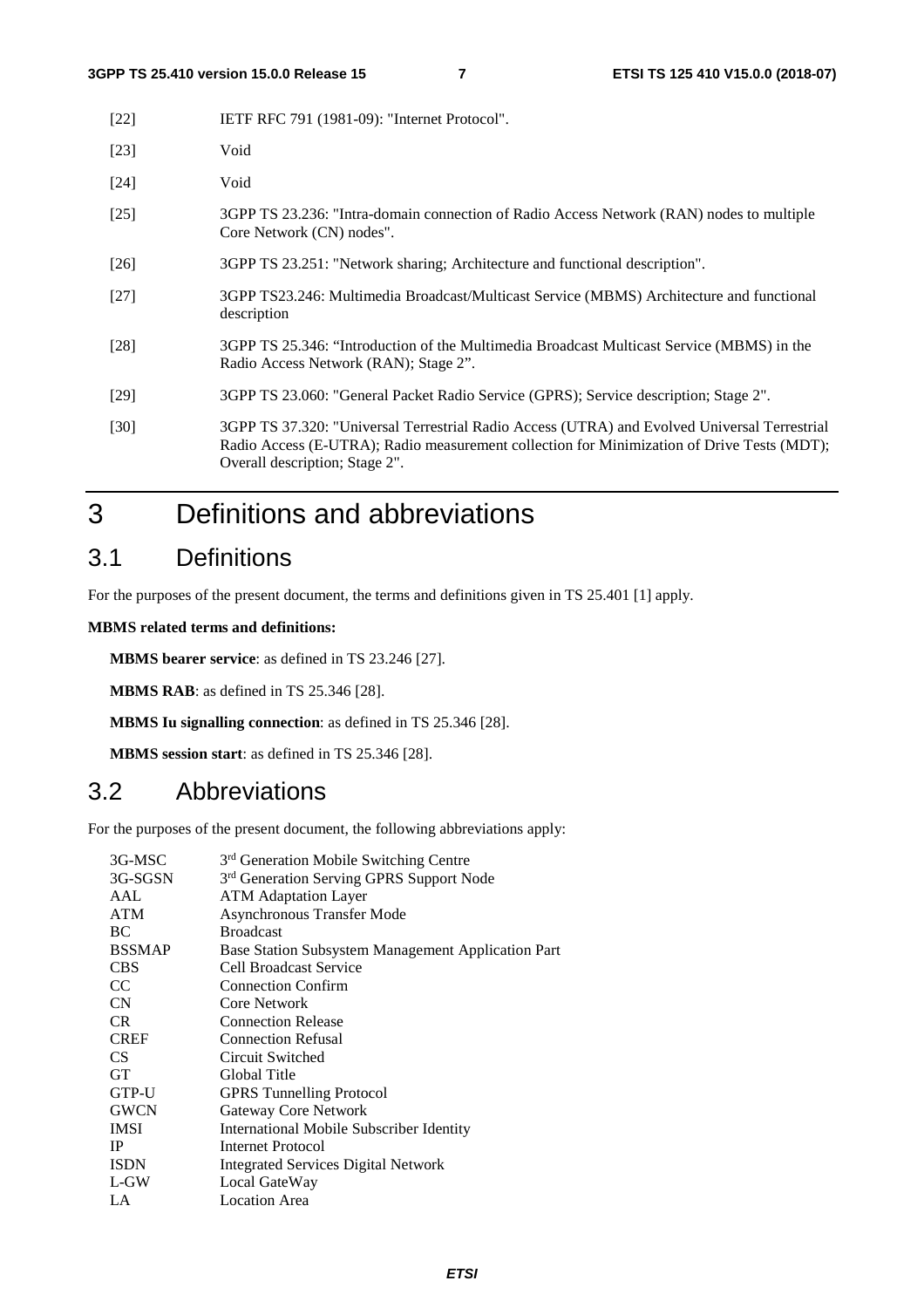| M3UA         | MTP3 User Adaptation Layer                       |
|--------------|--------------------------------------------------|
| <b>MBMS</b>  | Multimedia Broadcast Multicast Service           |
| MDT          | <b>Minimization of Drive-Tests</b>               |
| <b>MOCN</b>  | Multi Operator Core Network                      |
| NAS          | Non Access Stratum                               |
| <b>NACC</b>  | Network Assisted Cell Change                     |
| NNSF         | <b>NAS Node Selection Function</b>               |
| 0&M          | <b>Operation and Maintenance</b>                 |
| <b>PLMN</b>  | <b>Public Land Mobile Network</b>                |
| <b>PS</b>    | Packet Switched                                  |
| <b>PSTN</b>  | Public Switched Telephone Network                |
| <b>PVC</b>   | Permanent Virtual Circuit                        |
| QoE          | <b>Quality of Experience</b>                     |
| QoS          | Quality of Service                               |
| RA           | Routing Area                                     |
| RAB          | Radio Access Bearer                              |
| <b>RANAP</b> | Radio Access Network Application Part            |
| <b>RIM</b>   | <b>RAN</b> Information Management                |
| RLP          | Radio Link Protocol                              |
| <b>RNC</b>   | Radio Network Controller                         |
| <b>RNL</b>   | Radio Network Layer                              |
| <b>RRC</b>   | Radio Resource Control                           |
| <b>RTCP</b>  | <b>Real Time Control Protocol</b>                |
| <b>RTP</b>   | <b>Real Time Protocol</b>                        |
| SА           | Service Area                                     |
| SABP         | Service Area Broadcast Protocol                  |
| SAP          | Service Access Point                             |
| <b>SCCP</b>  | <b>Signalling Connection Control Part</b>        |
| <b>SIPTO</b> | Selected IP Traffic Offload                      |
| SIPTO@LN     | Selected IP Traffic Offload at the Local Network |
| <b>SCTP</b>  | <b>Stream Control Transmission Protocol</b>      |
| <b>SNA</b>   | <b>Shared Network Area</b>                       |
| <b>SPC</b>   | <b>Signalling Point Code</b>                     |
| <b>SRNS</b>  | Serving Radio Network Subsystem                  |
| <b>SSN</b>   | Sub-System Number                                |
| <b>SVC</b>   | <b>Switched Virtual Circuit</b>                  |
| S-GW         | Serving GateWay                                  |
| <b>TCP</b>   | <b>Transmission Control Protocol</b>             |
| UE           | User Equipment                                   |
| <b>UDP</b>   | <b>User Datagram Protocol</b>                    |
| UP           | <b>User Plane</b>                                |
| <b>URA</b>   | <b>UTRAN Registration Area</b>                   |
| <b>UTRAN</b> | <b>UMTS Terrestrial Radio Access Network</b>     |
| VC           | Virtual Circuit                                  |

# 3.3 Specification Notations

For the purposes of the present document, the following notations apply:

Procedure When referring to a procedure in the specification the Procedure Name is written with the first letters in each word in upper case characters followed by the word "procedure", e.g. Radio Network Layer procedures. Message When referring to a message in the specification the MESSAGE NAME is written with all letters in upper case characters followed by the word "message", e.g. RADIO LINK SETUP REQUEST message. Frame When referring to a control or data frame in the specification the CONTROL/DATA FRAME NAME is written with all letters in upper case characters followed by the words "control/data frame", e.g. DCH transport frame.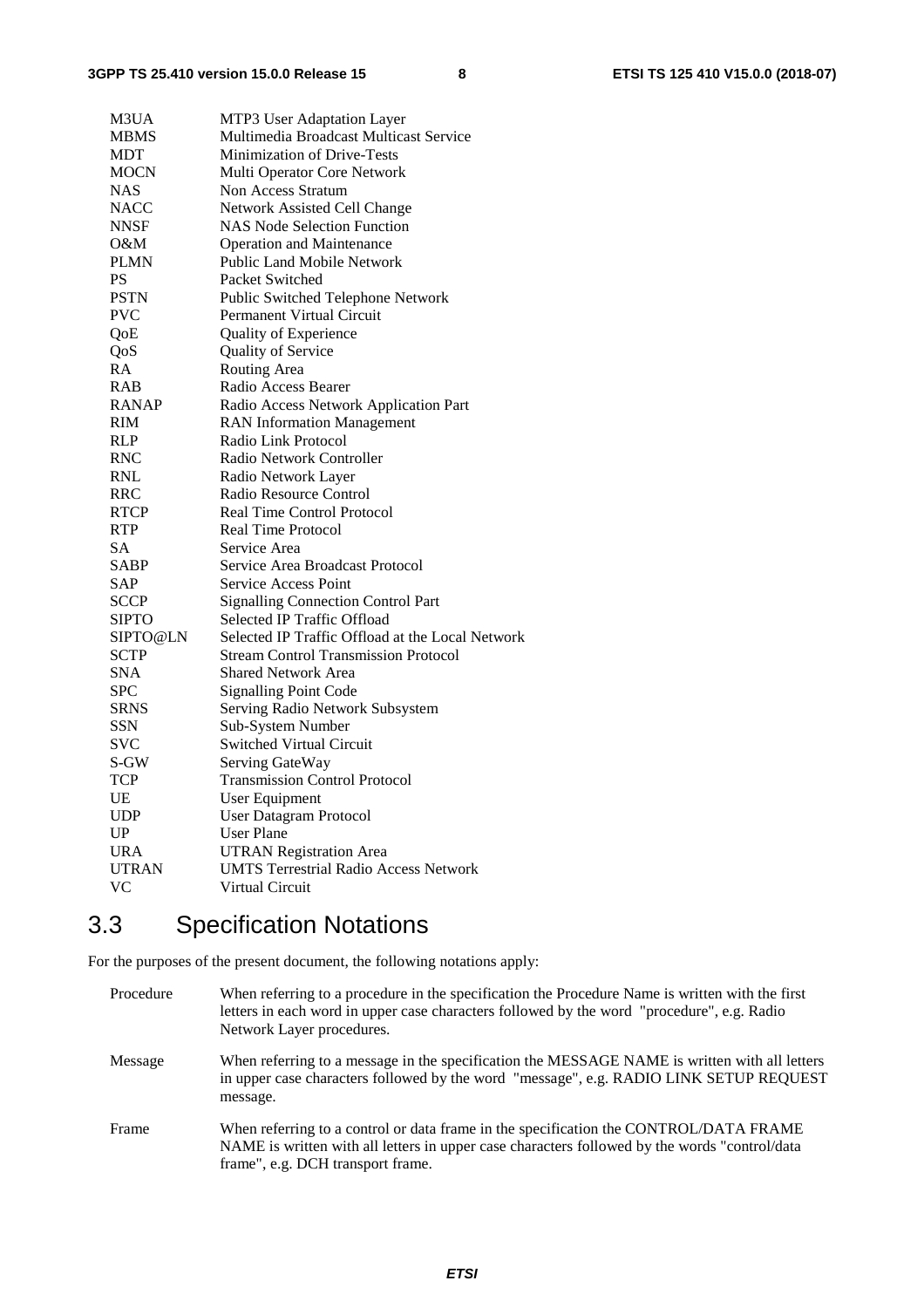# 4 General Aspects

### 4.1 UTRAN Architecture

#### 4.1.1 Iu Interface Architecture

The overall UMTS architecture and UTRAN architectures are described in TS 25.401 [1]. This subclause specifies only the architecture of the Iu interface, and shall not constrain the network architecture of either Core or Radio Access **Networks** 

The  $I_u$  interface is specified at the boundary between the Core Network and UTRAN. Figure 4.1 depicts the logical division of the  $I_u$  interface. From the Iu perspective, the UTRAN access point is an RNC.



#### **Iu Interface**

#### **Figure 4.1: Iu Interface Architecture**

The Iu interface towards the PS-domain of the core network is called Iu-PS, and the Iu interface towards the CS-domain is called Iu-CS. The differences between Iu-CS and Iu-PS are treated elsewhere in the present document. The Iu interface to the Broadcast domain is called Iu-BC.

There shall not be more than one Iu interface (Iu-PS) towards the PS-domain from any one RNC– except where the NNSF is used, see subclause 4.1.3, or in MOCN configuration – see TS 23.251 [26]. Each RNC shall not have more than one Iu interface (Iu-CS) towards its default CN node within the CS domain, but may also have further Iu interfaces (Iu-CS) towards other CN nodes within the CS domain. (See [6] for definition of Default CN node.) These further Iu interfaces (Iu-CS) shall only be used as a result of intra-MSC inter-system handover or SRNS relocation, in the case the anchor CN node directly connects to the target RNC. There may also be more than one Iu interface towards the CS-Domain if the NNSF is used – see subclause 4.1.3, or in MOCN configuration – see TS 23.251 [26]. There shall not be more than one Iu interface (Iu-BC) from an RNC towards the Broadcast domain.

In the separated core network architecture, this means that there shall be separate signalling and user data connections towards the PS and CS domains – this applies in both transport and radio network layers.

In the combined architecture, there shall be separate connections in the user plane towards the PS and CS domains (in both transport and radio network layers). In the control plane, there shall be separate SCCP connections to the two logical domains.

In either architecture, there can be several RNCs within UTRAN and so UTRAN may have several  $I_u$  access points towards the Core Network. As a minimum, each Iu access point (in UTRAN or CN) shall independently fulfil the requirements of the relevant Iu specifications (25.41x series – see clause 7).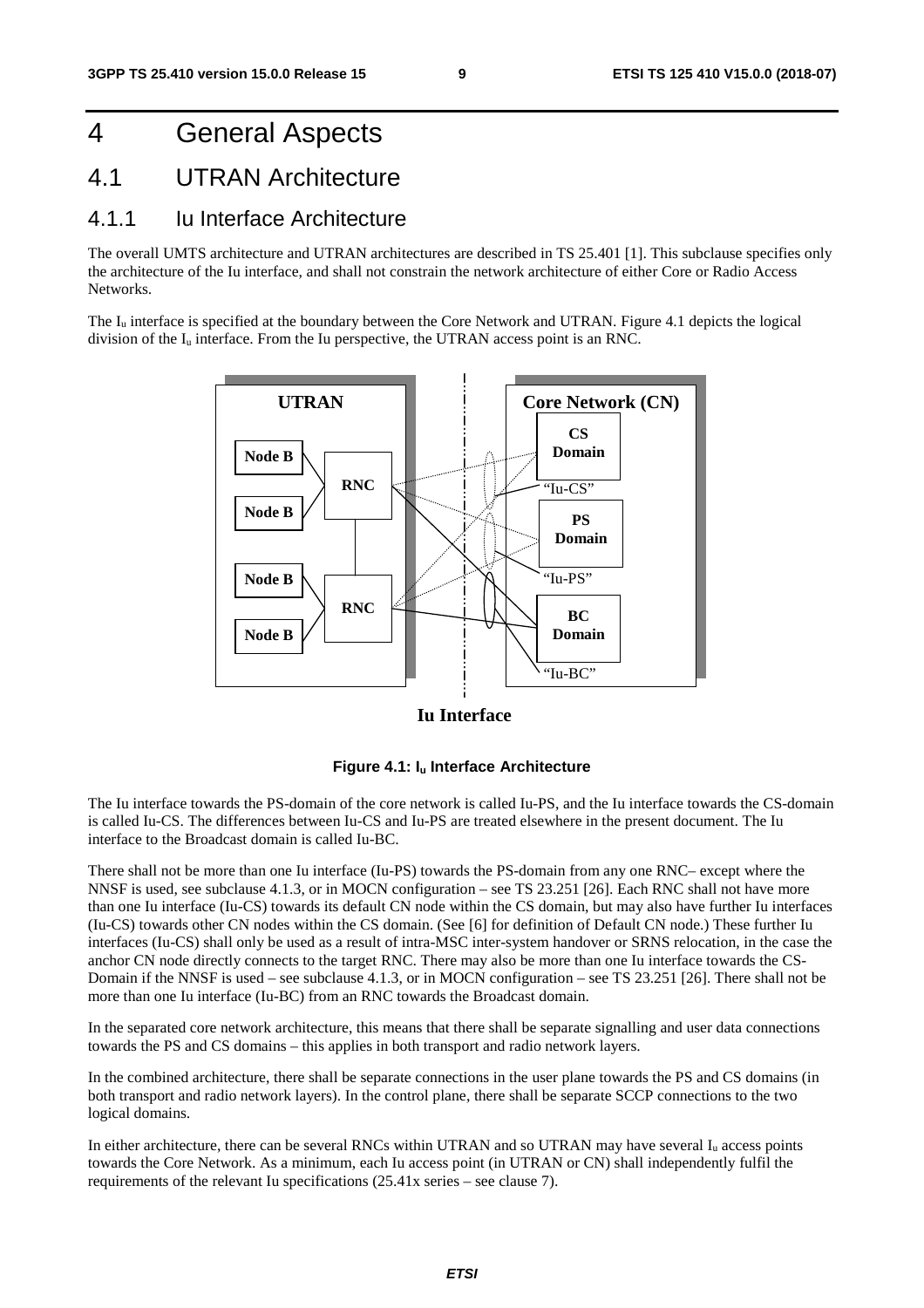#### 4.1.2 Iu connection principles

The Iu interface has a hierarchical architecture where one higher layer entity controls several lower layer entities. The hierarchy for the CN - UTRAN signalling connection end points is described below:

- Each CN Access Point may be connected to one or more UTRAN Access Points.
- For the PS domain, each UTRAN Access Point shall not be connected to more than one CN Access Point except where the NNSF is used, see subclause 4.1.3, or when RNC is shared in MOCN configuration..
- For the CS domain, each UTRAN Access Point may be connected to one or more CN Access Points.
- For the BC domain, each UTRAN Access Point may be connected to one CN Access Point only.

#### 4.1.3 Implementation of the NAS Node Selection Function

The optional NAS Node Selection Function (NNSF) is described in TS 23.236 [25].

If the NAS Node Selection Function is used by an RNC:

- There may be more than one Iu interface (Iu-CS) towards the CS domain and/or more than one Iu interface (Iu-PS) towards the PS-domain from this RNC.

#### 4.1.4 Implementation of MOCN configuration support

The MOCN configuration is described in TS 23.251 [26]. When the RNC is shared in MOCN configuration:

- There may be more than one Iu interface (Iu-CS) towards the CS domain of different CN operators and/or more than one Iu interface (Iu-PS) towards the PS-domain of different CN operators from this RNC.
- The MOCN Rerouting Function shall be supported.

### 4.2 Iu Interface General Principles

From a UTRAN perspective, maximising the commonality of the various protocols that flow on the Iu interface is desirable. This means at the minimum that:

- A common set of radio access bearer services will be offered by UTRAN to the Core Network nodes, regardless of their type (e.g. 3G-MSC or 3G-SGSN).

There will be a common functional split between UTRAN and the Core Network nodes, regardless of their type (e.g. 3G-MSC or 3G-SGSN).

Signalling in the radio network control plane shall not depend on the specific choice of transport layers.

### 4.3 Iu Interface Specification Objectives

The following objectives are partly derived from TR 23.930 [2].

The I<sub>u</sub> interface shall be specified such that it can support:

- the interconnection of RNCs with Core Network Access Points within a single PLMN, and within several PLMNs in case of network sharing, as described in TS 23.251 [26].
- the interconnection of RNCs with Core Network Access Points irrespective of the manufacturer of any of the elements.
- all UMTS services.

The I<sub>u</sub> interface shall facilitate the use of the same RNC, MSC or SGSN in all PLMNs.

The Iu interface shall facilitate the sharing of transport technology between Iu-PS and Iu-BC.

The  $I_{\text{u}}$  interface shall allow interworking to the GSM Core Network.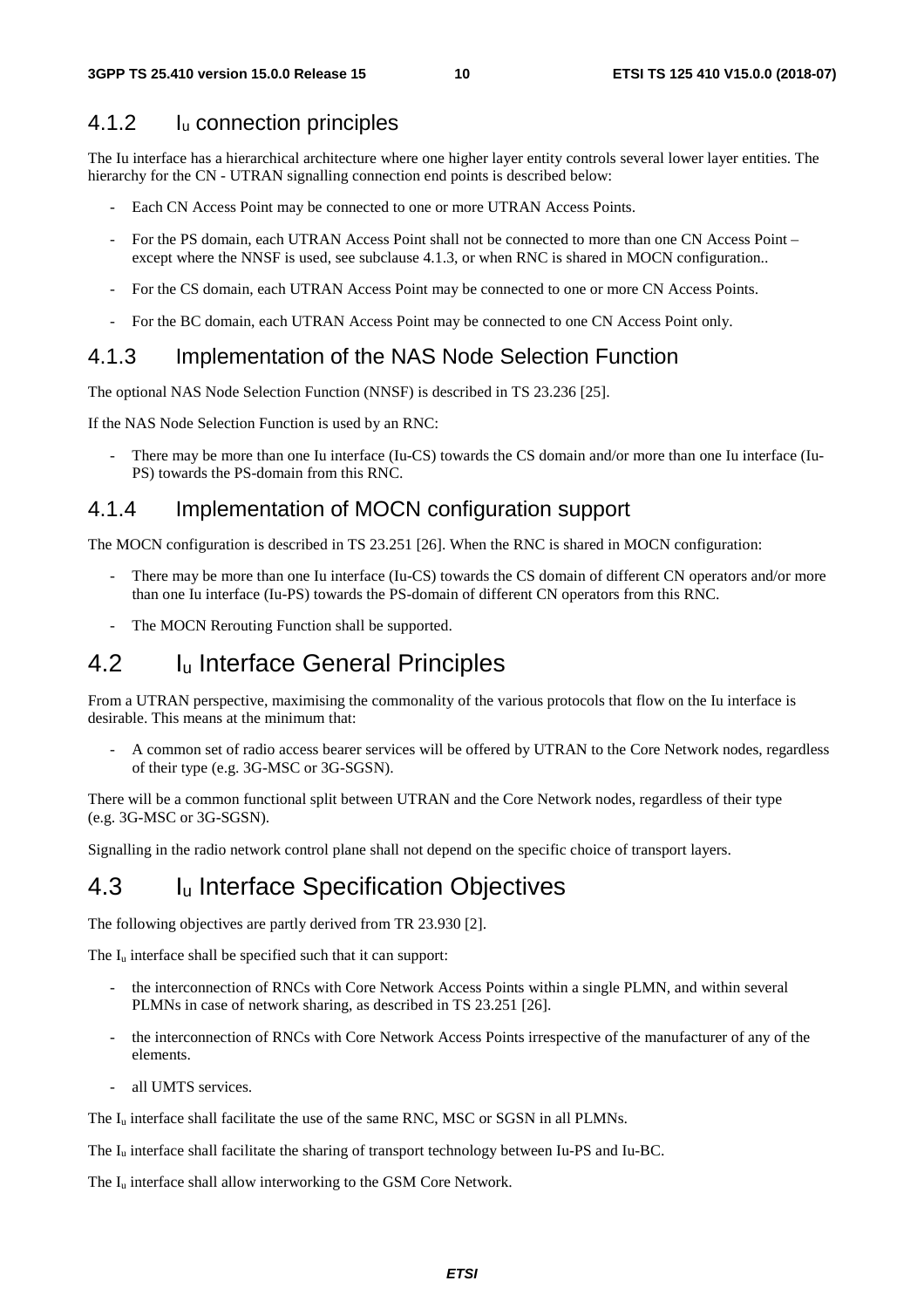#### **3GPP TS 25.410 version 15.0.0 Release 15 11 ETSI TS 125 410 V15.0.0 (2018-07)**

Independence between the protocol layers and between control and user planes shall be maintained on the Iu interface.

The Iu interface shall allow independent evolution of technologies within the Core, Radio Access and Transport Networks.

The  $I_u$  interface shall allow separate evolution of O&M facilities.

The  $I_{\text{u}}$  interface shall be standardised as an open and multi-vendor interface.

The Iu interface specifications shall facilitate the migration of some services from the CS-domain to the PS-domain. In particular, the RANAP protocol shall be common to both PS and CS domains, and the  $I<sub>u</sub>$  user plane protocol(s) shall be independent of the core network domain (PS or CS), except where a specific feature is only required for one domain.

# 4.4 Iu Interface Capabilities

The following capabilities are derived from the requirements described in TR 23.930 [2].

The  $I_{\text{u}}$  interface supports:

- procedures to establish, maintain and release Radio Access Bearers;
- procedures to perform SRNS relocation, intra-system handover, inter-system handover and inter-system change;
- procedures to support the Cell Broadcast service;
- a set of general procedures, not related to a specific UE;
- the separation of each UE on the protocol level for user specific signalling management;
- the transfer of NAS signalling messages between UE and CN;
- location services by transferring requests from the CN to UTRAN, and location information from UTRAN to CN. The location information may comprise a geographical area identifier or global co-ordinates with uncertainty parameters;
- simultaneous access to multiple CN domains for a single UE;
- mechanisms for resource reservation for packet data streams;
- procedures to support MBMS bearer services;
- mechanisms to support SIPTO at Iu-PS for a specific UE (optional);
- mechanisms to support SIPTO at the Local Network with standalone GW for a specific UE (optional).

### 4.5 Iu Interface Characteristics

### 4.5.1 Use of Transport Network User Plane as Signalling Bearer

- 4.5.1.1 Use of SCCP
- 4.5.1.1.1 General

The SCCP (ITU-T Rec. Q.711 [9] /ITU-T Rec. Q.712 [10]/ITU-T Rec. Q.713 [11]/ITU-T Rec. Q.714 [12]) is used to support signalling messages between the CNs and the RNC. One user function of the SCCP, called Radio Access Network Application Part (RANAP), is defined. The RANAP uses one SCCP signalling connection per active UE and CN for the transfer of layer 3 messages. RANAP also uses one SCCP signalling connection per MBMS bearer service.

Both connectionless and connection-oriented procedures are used to support the RANAP. TS 25.413 [6] explains whether connection oriented or connectionless services should be used for each layer 3 procedure.

RANAP may use SSN, SPC and/or GT and any combination of them as addressing schemes for the SCCP. Which of the available addressing scheme to use for the SCCP is an operator matter.

When GT addressing is utilised, the following settings shall be used: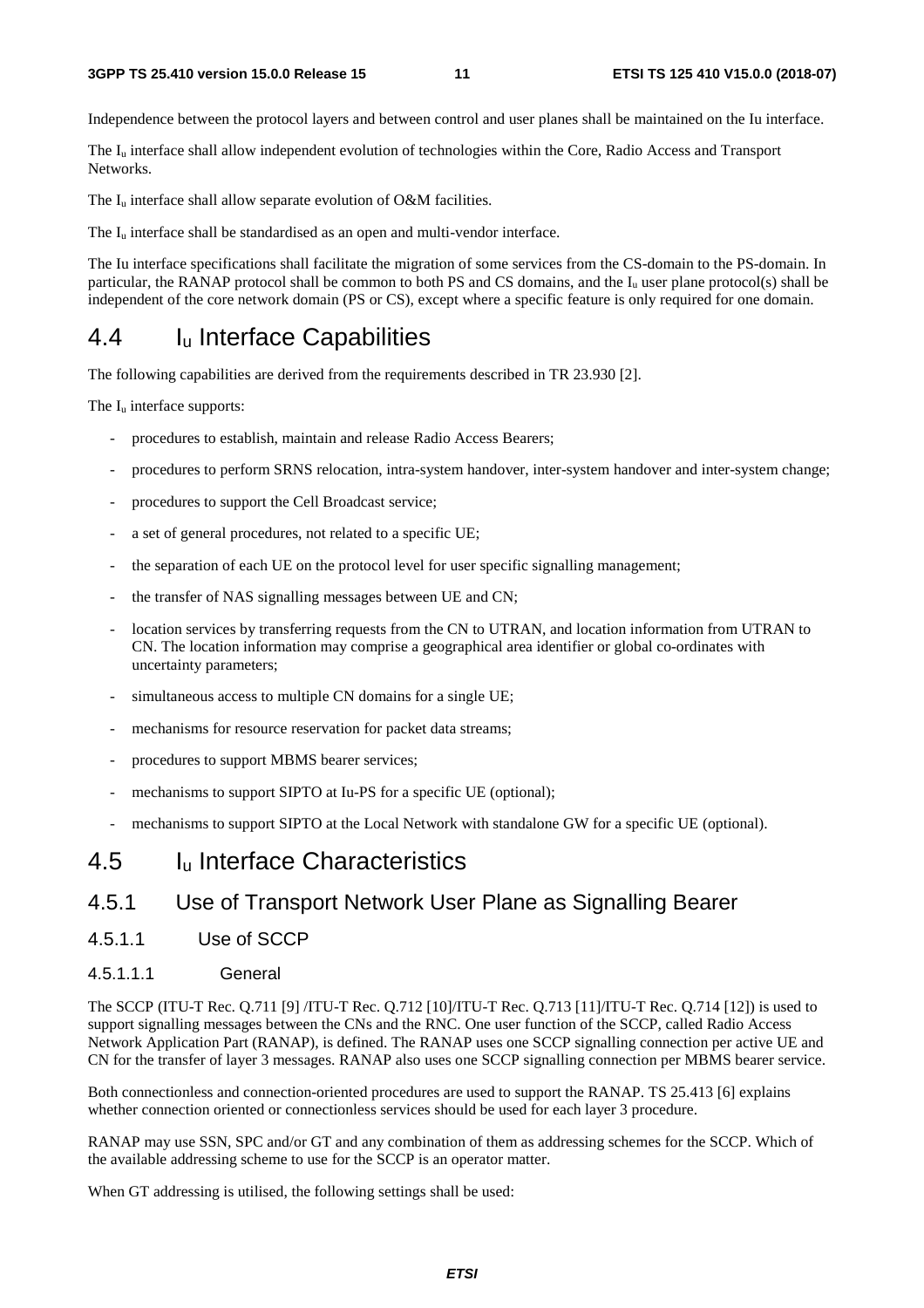- SSN Indicator  $= 1$  (RANAP SSN as defined in TS 23.003 [13] shall always be included).
- Global Title Indicator  $= 0100$  (GT includes translation type, numbering plan, encoding scheme and nature of address indicator).
- Translation Type  $= 0000 0000$  (not used).
- Numbering Plan =  $0001$  (E.163/4).
- Nature of Address Indicator = 000 0100 (International Significant Number).
- Encoding Scheme  $= 0001$  or 0010 (BCD, odd or even).
- Routing indicator =  $0$  or 1 (route on GT or PC/SSN).

When used, the GT shall be the E.164 address of the relevant node.

The following subclauses describe the use of SCCP connections for RANAP transactions. Subclause 4.5.1.2 describes the connection establishment procedures. Subclause 4.5.1.3 describes the connection release procedures. Subclause 4.5.1.4 describes abnormal conditions.

#### 4.5.1.1.2 SCCP Connection Establishment procedure

A new SCCP connection is established when information related to the communication between a UE and the network has to be exchanged between RNC and CN, and no SCCP connection exists between the CN and the RNC involved, for the concerned UE. A new SCCP connection is also established for MBMS service purpose between the RNC and CN.

Various SCCP connection establishment cases have to be distinguished:

- i) RNC Initiated SCCP Signalling Connection for a UE;
- ii) CN Initiated SCCP Signalling Connection for a UE;
- iii) CN Initiated SCCP Signalling Connection for an MBMS Service.

The above cases are the only cases currently identified for SCCP connection establishment. Others may emerge in the future.

4.5.1.1.2.1 Establishment procedure in case i

The SCCP signalling connection establishment is initiated, by the RNC, at the reception of the first layer 3 non access stratum message from the UE or at the execution of the enhanced relocation or at the initiation of the UE Registration Query procedure.

#### **Initiation**

The RNC sends SCCP CONNECTION REQUEST message to the Core Network. A RANAP message shall be included in the user data field of the SCCP CONNECTION REQUEST message when the RANAP message size is less than or equal to the maximum size of the user data field in the SCCP CONNECTION REQUEST message. When the RANAP message is longer than the maximum size, the user data field shall not be included in the SCCP CONNECTION REQUEST message.

If the Core Network receives an SCCP CONNECTION REQUEST message for a UE for which an SCCP connection already exists, or if the Core Network receives an SCCP CONNECTION REQUEST message that does not include a user data field, and later finds out that the SCCP CONNECTION REQUEST message was for a UE for which an SCCP connection already exists, the Core Network shall ensure that the new SCCP connection and the already existing SCCP connection are for the same UE, e.g. by security functions, and if so, release the already existing SCCP connection via the normal Iu Release procedure and all UTRAN resources allocated to it.

#### **Termination**

- **successful outcome** 
	- The SCCP CONNECTION CONFIRM message, which may optionally contain a connection oriented RANAP message in the user data field, is returned to the RNC.
- **unsuccessful outcome**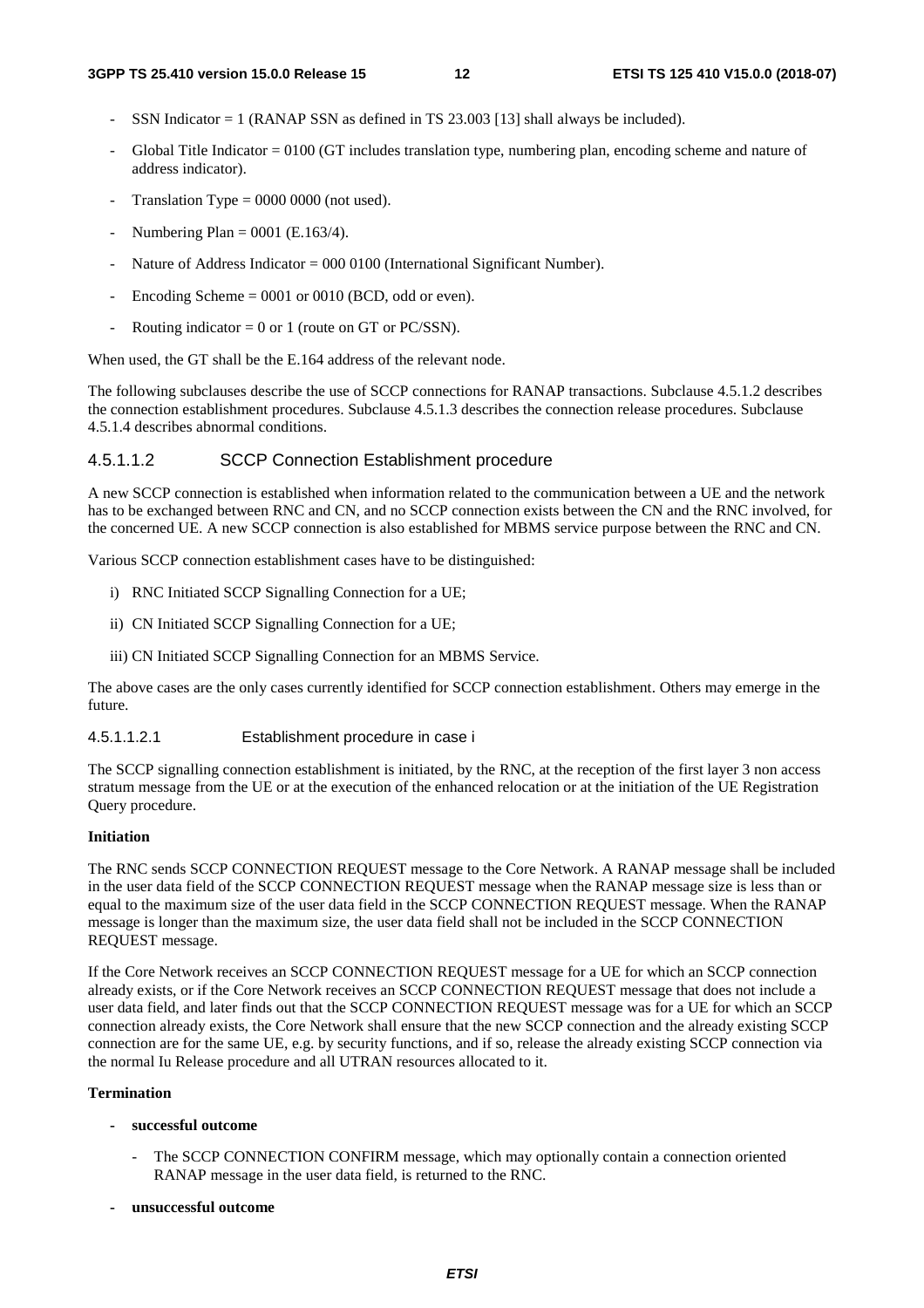#### **3GPP TS 25.410 version 15.0.0 Release 15 13 ETSI TS 125 410 V15.0.0 (2018-07)**

If the SCCP signalling connection establishment fails, an SCCP CONNECTION REFUSAL message will be sent back to the RNC. This message may contain a RANAP message in the user data field.

For more information on how the RANAP procedures Initial UE Message, Enhanced Relocation Complete and UE Registration Query are handled, please see the elementary procedures Initial UE Message, Enhanced Relocation Complete and UE Registration Query in TS 25.413 [6].



#### **Figure 4.2: Setting-up of RNC Initiated SCCP Signalling Connection**

4.5.1.1.2.2 Establishment procedure in case ii

The SCCP signalling connection establishment is initiated, by the Core Network, in connection with performing a Relocation.

#### **Initiation**

The Core Network initiates the connection establishment by sending an SCCP CONNECTION REQUEST message to the RNC. Optionally, a RANAP message may be included in the user data field of the SCCP CONNECTION REQUEST message.

#### **Termination**

- **successful outcome** 
	- The SCCP CONNECTION CONFIRM message, which may optionally contain a connection oriented RANAP message in the user data field, is returned to the Core Network.
- **unsuccessful outcome** 
	- If the SCCP signalling connection establishment fails, an SCCP CONNECTION REFUSAL message will be sent back to the Core Network. This message may contain a RANAP message in the user data field.

RNC CN CR {SSN=RANAP, a1=y,RANAP message or no user data} <----------------------------------------- CC {a1=x, a2=y, RANAP message or no user data} ------------------------------------------> or CREF{a2=y, RANAP message or no user data} ------------------------------------------> a1 = source local reference, a2 = destination local reference, x = SCCP connection reference at the RNC, y = SCCP connection reference at the CN.

**Figure 4.3: Setting-up of CN Initiated SCCP Signalling Connection**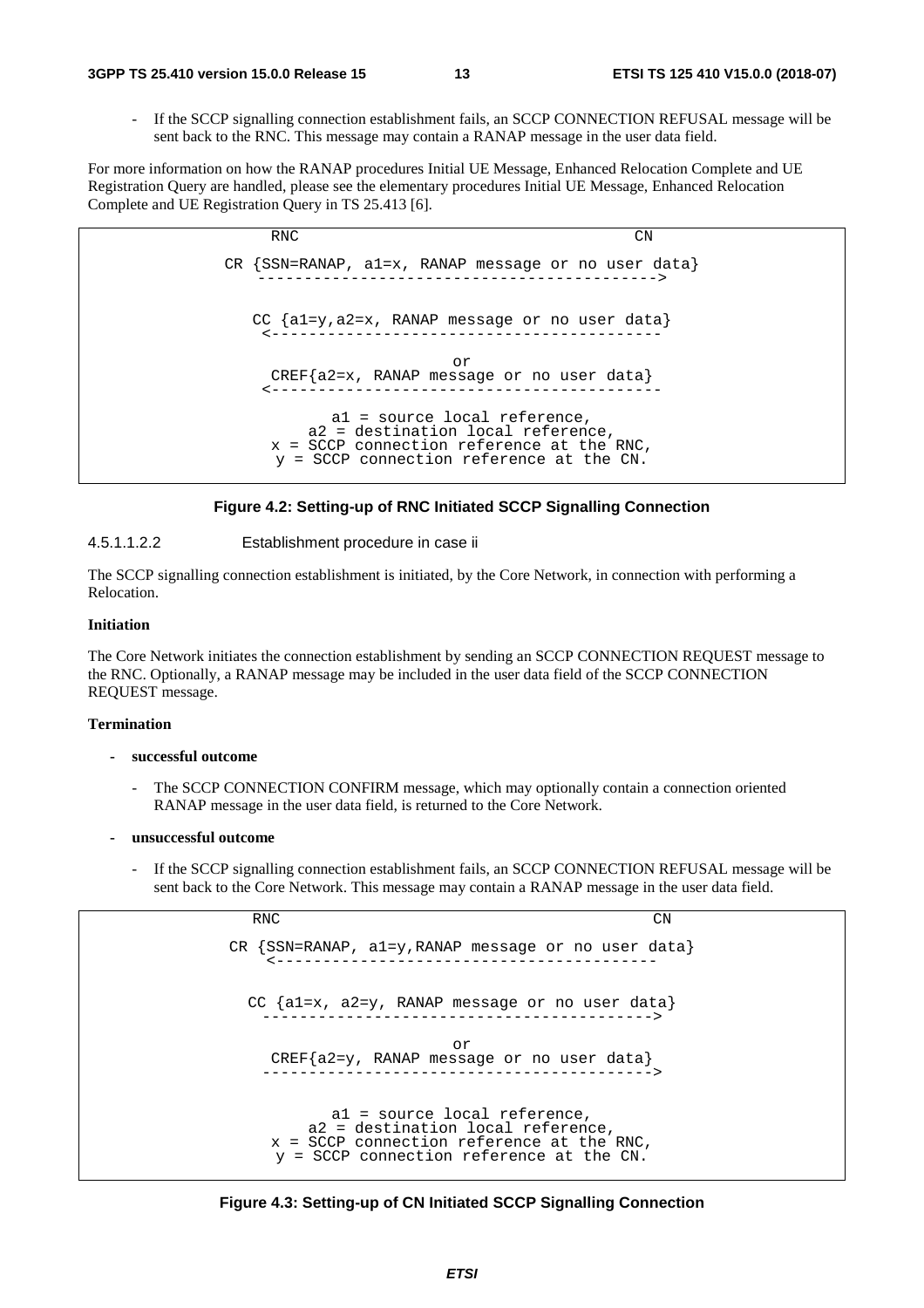#### 4.5.1.1.2.3 Establishment procedure in case iii

The SCCP signalling connection establishment is initiated, by the Core Network, to establish a new SCCP connection between the RNC and the CN for an MBMS service at the start of an MBMS session and when no SCCP connection already exists between the CN and the RNC involved, for the concerned MBMS service.

#### **Initiation**

The Core Network initiates the connection establishment by sending an SCCP CONNECTION REQUEST message to the RNC. Optionally, a RANAP message may be included in the user data field of the SCCP CONNECTION REQUEST message.

#### **Termination**

- **successful outcome** 
	- The SCCP CONNECTION CONFIRM message, which may optionally contain a connection oriented RANAP message in the user data field, is returned to the Core Network.

#### **- unsuccessful outcome**

- If the SCCP signalling connection establishment fails, an SCCP CONNECTION REFUSAL message will be sent back to the Core Network. This message may contain a RANAP message in the user data field.

#### 4.5.1.1.3 SCCP Connection Release procedure

This procedure is always initiated at the Core Network side in normal release case.

An SCCP connection is released when the CN realises that a given signalling connection is no longer required.

The CN sends a SCCP RELEASED message.

The procedure may be initiated at the Core Network side and the RNC side in any abnormal release case.

#### 4.5.1.1.4 General SCCP Abnormal Conditions

If a user-out-of-service information or signalling-point-inaccessible information is received by the RANAP, no new attempt to establish SCCP connections towards the affected point code will be started until the corresponding user-inservice information or signalling-point-accessible information is received.

When a user-out-of-service information or signalling-point-inaccessible is received by the RNC, an optional timer may be started. When the timer expires, all the SCCP connections towards the affected point code will be released. When the user-in-service or signalling-point-accessible is received, the timer is stopped.

If for any reason an SCCP connection is released, the optional timer expires or a connection refusal is received while any of the RANAP procedures are being performed or while a dedicated resource is still allocated, the following actions are taken:

#### **At RNC:**

- Any RNC procedure relating to that connection is abandoned.
- The UTRAN resources allocated to the connection are released.

#### **At Core Network:**

- The resources associated with the SCCP connection are cleared as soon as possible.

#### 4.5.1.2 Use of MTP3b

- For a given MSC, the RNC shall be able to access RANAP and ALCAP either under the same MTP3b (IETF RFC 3332 [18]) destination point code, or under different point codes;
- For a given RNC, the MSC shall be able to access RANAP and ALCAP either under the same MTP3b destination point code, or under different point codes.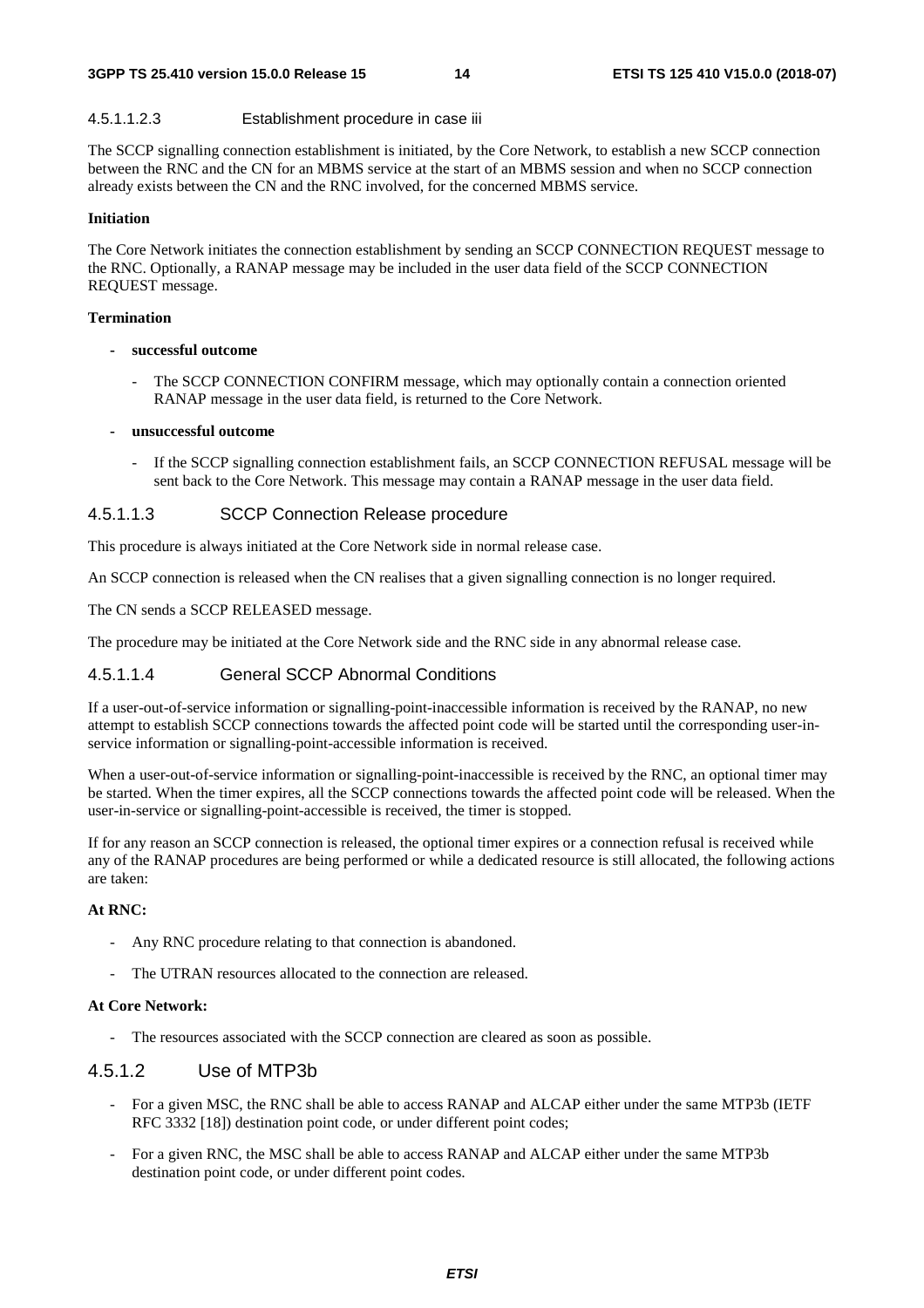### 4.5.2 Use of Transport Network User Plane as User Data Bearer

#### 4.5.2.1 Use of AAL2

In the ATM transport option AAL2 is used as the user data bearer towards the CS domain.

Q.2630.2 is used as the protocol for dynamically setup AAL-2 connections over Iu towards the CS domain. Q.2630.2 adds new optional capabilities to Q.2630.1.

#### 4.5.2.2 Use of GTP-U

GTP-U is used as the user data bearer towards the PS domain.

RANAP Signalling is used to establish, modify and release the GTP-U tunnels towards the PS domain.

#### 4.5.2.3 Use of RTP

RTP/UDP/IP (IETF RFC 1889 [19]/ IETF RFC 768 [20]/ IETF RFC 791[22]) is used as the user data bearer towards the CS domain in the IP transport option. The use of RTCP (IETF RFC 1889 [19]) is optional.

RANAP Signalling is used to establish, modify and release RTP sessions towards the CS domain.

### 4.5.3 Use of Transport Network User Plane on Iu-BC

TCP/IP (IETF RFC 793[21]/ IETF RFC 791[22]) is used as the bearer for the radio network layer protocol over Iu-BC.

The TCP connection is normally established by the CN using standard TCP procedures.

A new TCP connection is established by the RNC only when there is information (e.g. failure or restart indications) that needs to be sent from RNC to the CN, and there is no existing TCP connection. The RNC shall establish the connection using standard TCP procedures.

The node that established the connection shall release the TCP connection.

# 5 Functions of the Iu Interface Protocols & Functional **Split**

### 5.1 General

This subclause defines the functional split between the core network and the UMTS radio access network. In addition, the possible interaction between the functions is defined. The functional split is shown in table 5.1.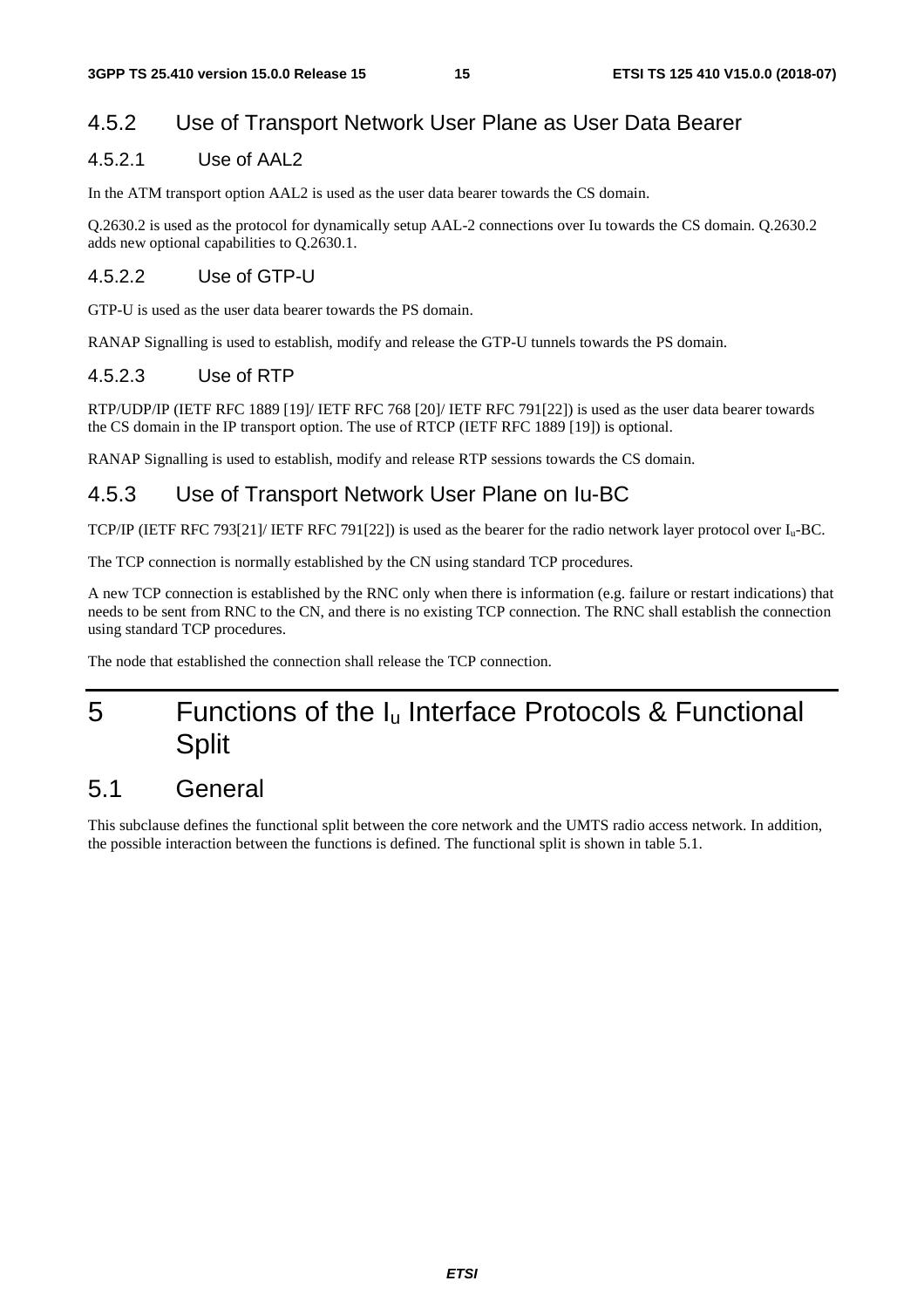#### **Table 5.1: Iu interface functional split**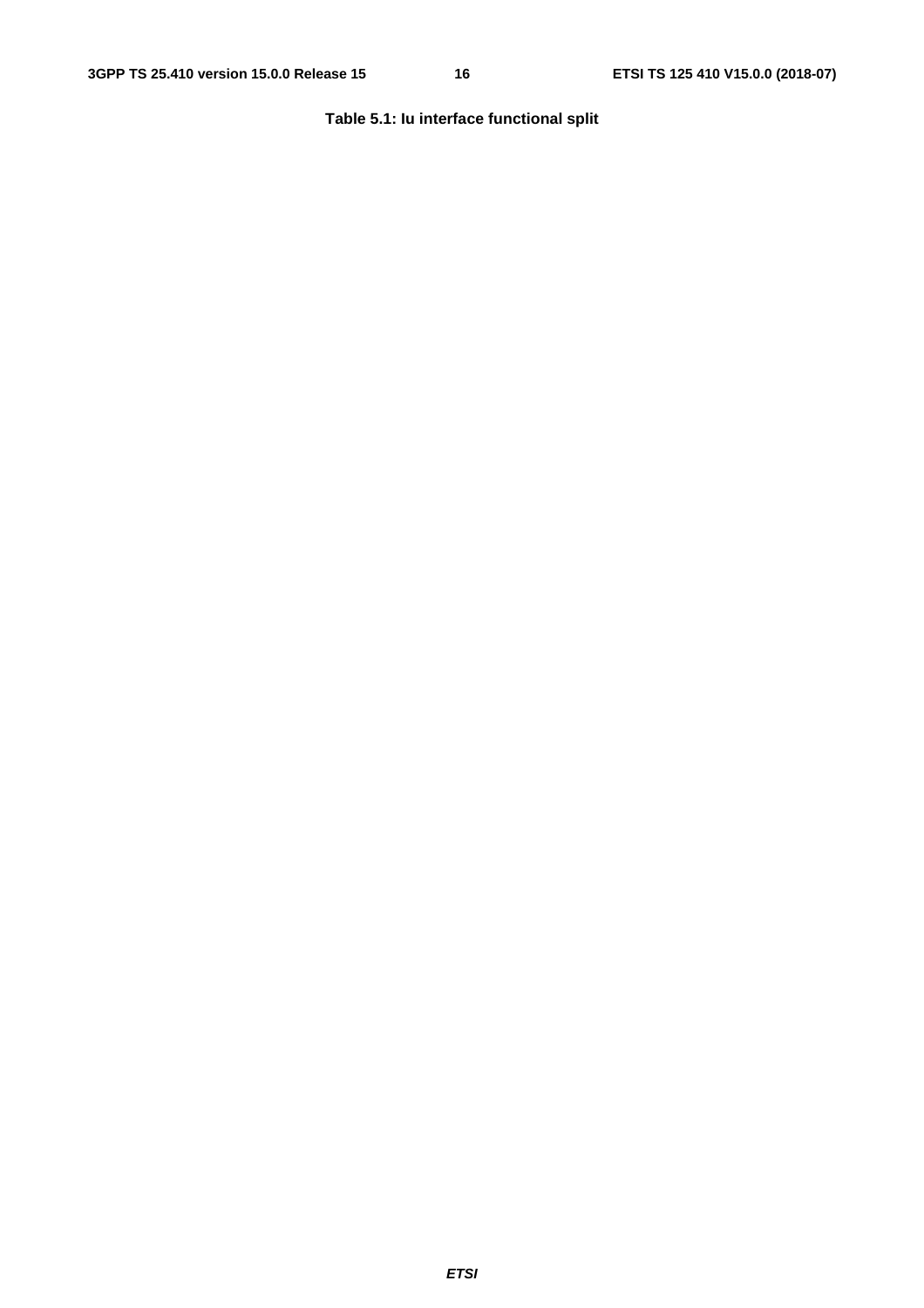| <b>Function</b>                                  | <b>UTRAN</b>            | <b>CN</b>               |
|--------------------------------------------------|-------------------------|-------------------------|
| <b>RAB management functions:</b>                 |                         |                         |
| RAB establishment, modification and release      | X                       | х                       |
| RAB characteristics mapping lu transmission      | X                       |                         |
| bearers                                          |                         |                         |
| RAB characteristics mapping Uu bearers           | X                       |                         |
| RAB queuing, pre-emption and priority            | $\overline{\mathsf{x}}$ | X                       |
|                                                  |                         |                         |
| <b>Radio Resource Management functions:</b>      |                         |                         |
| Radio Resource admission control                 | X                       |                         |
| <b>Broadcast Information</b>                     | $\overline{\mathsf{x}}$ | X                       |
|                                                  |                         |                         |
| Iu link Management functions:                    |                         |                         |
| I <sub>u</sub> signalling link management        | X                       | Χ                       |
| ATM VC management                                | Χ                       | X                       |
| AAL2 establish and release                       | Χ                       | Χ                       |
| AAL5 management                                  | Χ                       | X                       |
| GTP-U Tunnels management                         | $\overline{\mathsf{x}}$ | $\overline{\mathsf{x}}$ |
| <b>TCP Management</b>                            | X                       | X                       |
| <b>Buffer Management</b>                         | $\overline{\mathsf{x}}$ |                         |
|                                                  |                         |                         |
| Iu U-plane (RNL) Management:                     |                         |                         |
| I <sub>u</sub> U-plane frame protocol management |                         | х                       |
| Iu U-plane frame protocol initialization         | X                       |                         |
|                                                  |                         |                         |
| <b>Mobility management functions:</b>            |                         |                         |
| Location information reporting                   | х                       | X                       |
| Handover and Relocation                          |                         |                         |
| Inter RNC hard HO, lur not used or not available | х                       | х                       |
| Serving RNS Relocation (intra/inter MSC)         | X                       | X                       |
| Inter system hard HO (UMTS-GSM)                  | X                       | X                       |
| Inter system Change (UMTS-GSM)                   | X                       | $\overline{\mathsf{x}}$ |
| Paging Triggering                                |                         | Χ                       |
| <b>GERAN System Information Retrieval</b>        | Χ                       | Χ                       |
|                                                  |                         |                         |
| <b>Security Functions:</b>                       |                         |                         |
| Data confidentiality                             |                         |                         |
| Radio interface ciphering                        | Χ                       |                         |
| Ciphering key management                         |                         | х                       |
| User identity confidentiality                    | Х                       | Χ                       |
| Data integrity                                   |                         |                         |
| Integrity checking                               | x                       |                         |
| Integrity key management                         |                         | х                       |
|                                                  |                         |                         |
| <b>Service and Network Access functions:</b>     |                         |                         |
| CN Signalling data                               | х                       | X.                      |
| Data Volume Reporting                            | $\overline{\mathsf{x}}$ |                         |
| <b>UE Tracing</b>                                | X                       | Χ                       |
| <b>MDT</b>                                       | $\overline{\mathsf{x}}$ | $\overline{\mathsf{x}}$ |
| Location reporting                               | Χ                       | Χ                       |
| QoE                                              | $\overline{\mathsf{x}}$ | $\overline{\mathsf{x}}$ |
| Iu Co-ordination functions:                      |                         |                         |
| Paging co-ordination                             | Χ                       | Χ                       |
| <b>NAS Node Selection Function</b>               | Χ                       |                         |
| <b>MOCN Rerouting Function</b>                   | $\overline{\mathsf{x}}$ | Χ                       |
| SIPTO at lu-PS                                   | X                       | Χ                       |
| SIPTO at the Local Network with Standalone GW    | X                       | $\overline{\mathsf{x}}$ |
|                                                  |                         |                         |
| <b>MBMS functions</b>                            | Χ                       | X                       |
| <b>MBMS RAB Management</b>                       | $\overline{\mathsf{x}}$ | $\overline{\mathsf{x}}$ |
| <b>MBMS UE Linking Function</b>                  | Χ                       | Χ                       |
| <b>MBMS Registration Control Function</b>        | Χ                       | $\overline{\mathsf{x}}$ |
| <b>MBMS Enquiry Function</b>                     | $\overline{\mathsf{x}}$ | X                       |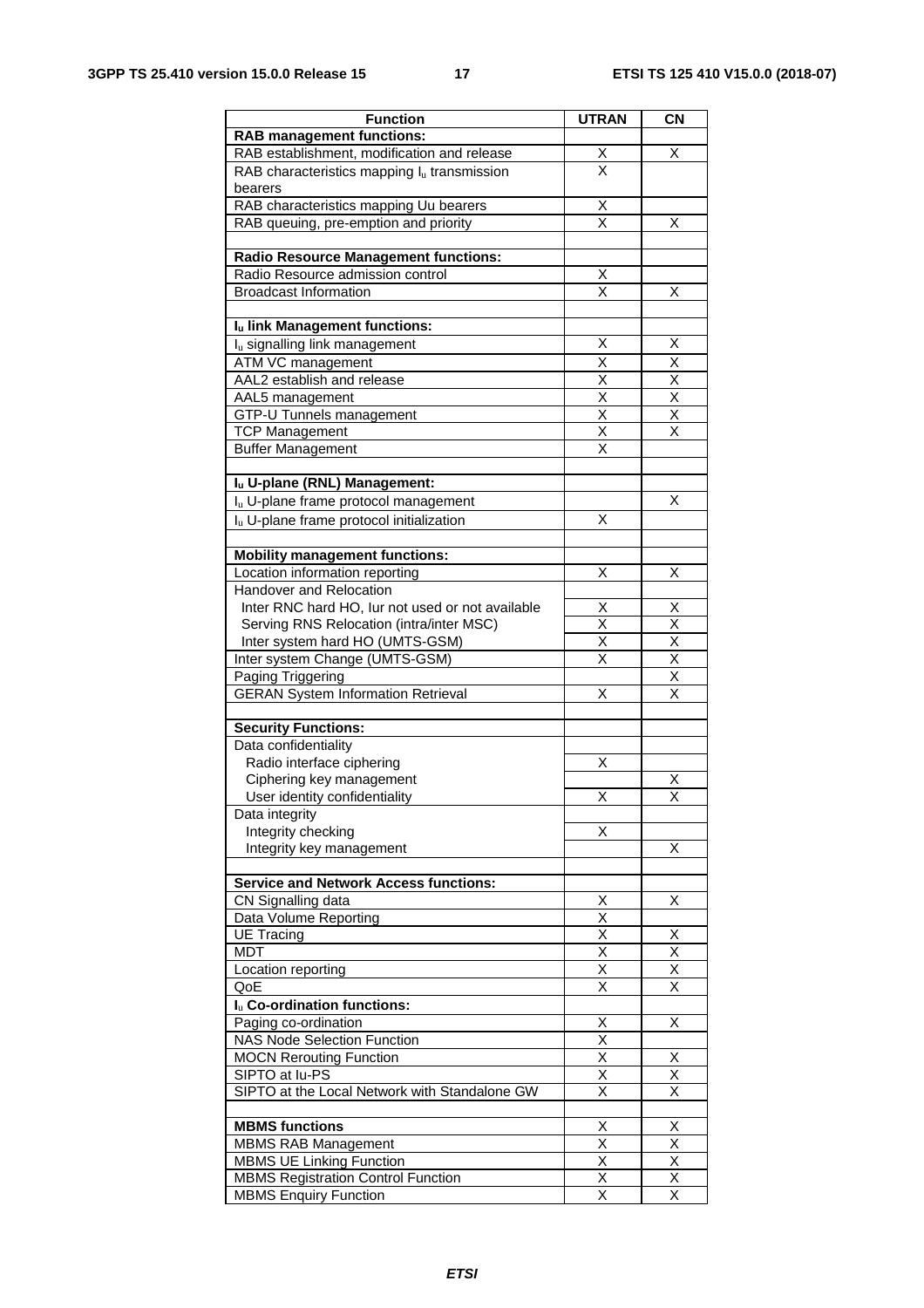# 5.2 RAB management Functions

#### 5.2.1 RAB establishment, modification and release function

The RAB, Radio Access Bearer, is defined to be set-up between UE and CN. Depending on subscription, service, requested QoS etc. different types of RABs will be used. It is the CN that controls towards the UTRAN the establishment, modification or release of a RAB. Furthermore, the CN selects the type of the transport bearer, i.e. ATM or IP.

The RAB identity is allocated by CN by mapping the value for the NAS Binding information (from the actual protocol IE for the respective CN domain) to the RAB ID as specified in TS 23.110 [3]. The RAB identity is globally significant on both the radio bearer and on the Iu bearer for a given UE in a particular CN domain.

RAB establishment, modification and release is a CN initiated function.

RAB establishment, modification and release is a UTRAN executed function.

RAB release request is a UTRAN initiated function, triggered when UTRAN e.g. fails to keep the RAB established with the UE.

### 5.2.2 RAB characteristics mapping to Uu bearers function

The RAB characteristics mapping function is used to map the radio access bearers to the Uu bearers. The mapping is performed during the establishment of the RAB. UTRAN shall perform the mapping between the bearers.

RAB mapping to Uu transmission bearers is a UTRAN function.

### 5.2.3 RAB characteristics mapping to Iu transport bearers

The RAB characteristics mapping function is used to map the radio access bearers to the Iu interface transport bearers. The mapping is performed during the establishment of the RAB.

UTRAN shall perform this mapping between the bearers if AAL2 is used, since it is the UTRAN that establishes the AAL2 connections.

In case of RAB towards the PS domain, UTRAN shall perform the mapping between the radio access bearers and the IP layer.

RAB characteristics mapping to Iu transport bearers is a UTRAN function.

### 5.2.4 RAB queuing, pre-emption and priority function

The allocation/retention priority level of a RAB is determined by the CN based on e.g. subscription information, QoS information etc. Accordingly, the CN shall request RAB establishment or modification with an indication of the priority level and the pre-emption capability of that RAB and the queuing vulnerability. Queuing and resource pre-emption shall be performed by UTRAN accordingly.

RAB queuing, pre-emption and allocation/retention priority handling is a UTRAN controlled function.

RAB queuing, pre-emption and allocation/retention priority setting is a CN function.

#### 5.3 Radio Resource Management over Iu

#### 5.3.1 Radio resource admission control

When UTRAN receives a request to establish or modify a radio access bearer from the CN, the current radio resource situation is analysed and the admission control either accepts or rejects the request. This is called "Radio resource admission control" and is handled by the UTRAN. If the request is queued, it is handled by the RAB queuing, preemption and priority function.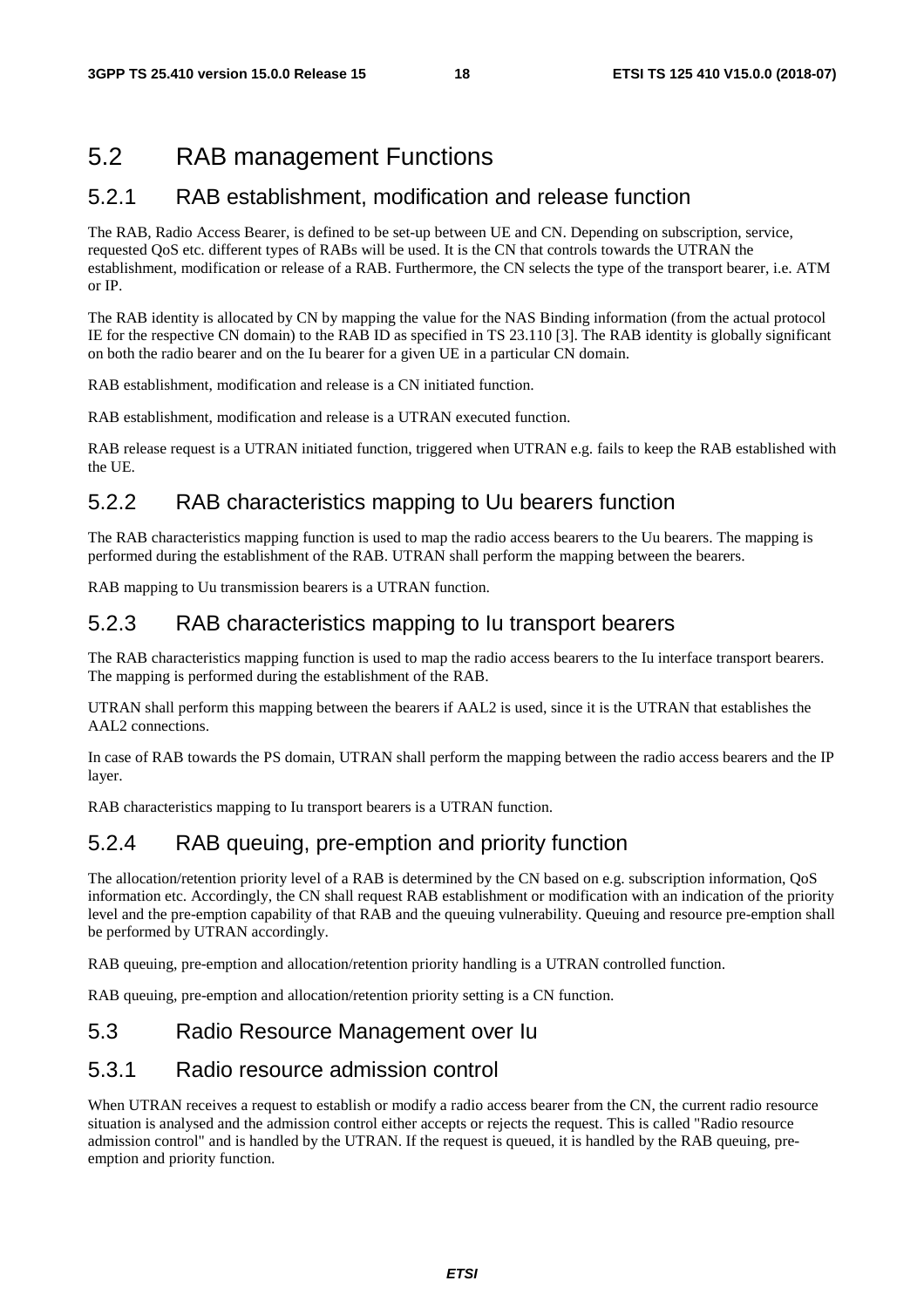### 5.3.2 Broadcast information management

This function consists in the broadcast from network toward UE of some information in the coverage area of the whole network or different parts of the network.

There are two kinds of Broadcast information management. UTRAN broadcast information, and Cell Broadcast information management. All UTRAN broadcast information management shall be handled locally within UTRAN. All Cell Broadcast information is controlled by CN and executed by UTRAN.

### 5.4 Iu link Management functions

### 5.4.1 Iu Signalling Link Management function

The Iu signalling link management function provides a reliable transfer of the radio network signalling between UTRAN and CN. Both CN and UTRAN manage the function.

This function is in particular responsible for Iu signalling connection establishment, which can be established either by the CN or the RNC and for I<sub>u</sub> signalling connection release, which is controlled by CN possibly upon UTRAN request.

### 5.4.2 ATM Virtual Connection Management function

This function refers to handling of ATM Virtual Connections (VCs) between CN and UTRAN.

This function shall be used to establish, maintain and release the ATM VCs. For permanent VCs, it is regarded to be an O&M function.

This function also includes the selection of a Virtual Circuit to be used for a particular RAB. The selection of ATM VC upon an Iu radio access bearer service request, shall be done by UTRAN. The selected VC shall fulfil the requirements of the request. The VC may consist of several sublinks: such as SCCP connections, AAL2 connections or IP flows.

### 5.4.3 AAL2 connection establish and release function

This function is used to establish and release the AAL type 2 connections between CN and UTRAN upon an Iu radio access bearer service request. Both UTRAN and CN are taking part in the establishment of AAL2 connection. UTRAN shall initiate both establishment and release of AAL2 connections. In abnormal cases, the CN may also initiate release of AAL2 connections. The use of AAL2 for Iu transmission bearers depends on type of CN.

#### 5.4.4 AAL5 management function

AAL5 connections between CN and UTRAN shall be pre-configured at system initialisation. Basic configuration is PVCs. For user data, SVC is possible.

The AAL5 management is a function handled by both the CN and the UTRAN.

### 5.4.5 GTP-U tunnels management function

This function is used to establish and release GTP-U tunnels between CN and UTRAN upon a radio access bearer service request. This involves assigning a tunnel identifier for each direction and the creation of a context containing the tunnel information. The tunnel identifier for the downlink is allocated by the UTRAN, and the tunnel identifier for the uplink is allocated by the CN. Both CN and UTRAN should maintain the context. The use of GTP-U for I<sub>u</sub> transport bearers depends on type of CN.

### 5.4.6 TCP Management Function

This function is used to establish and release the TCP connections between CN and UTRAN over Iu-BC.

The TCP management function exists in both UTRAN and CN.

### 5.4.7 Buffer Management

Congestion control shall be performed over the Iu user plane using buffer management and no flow control.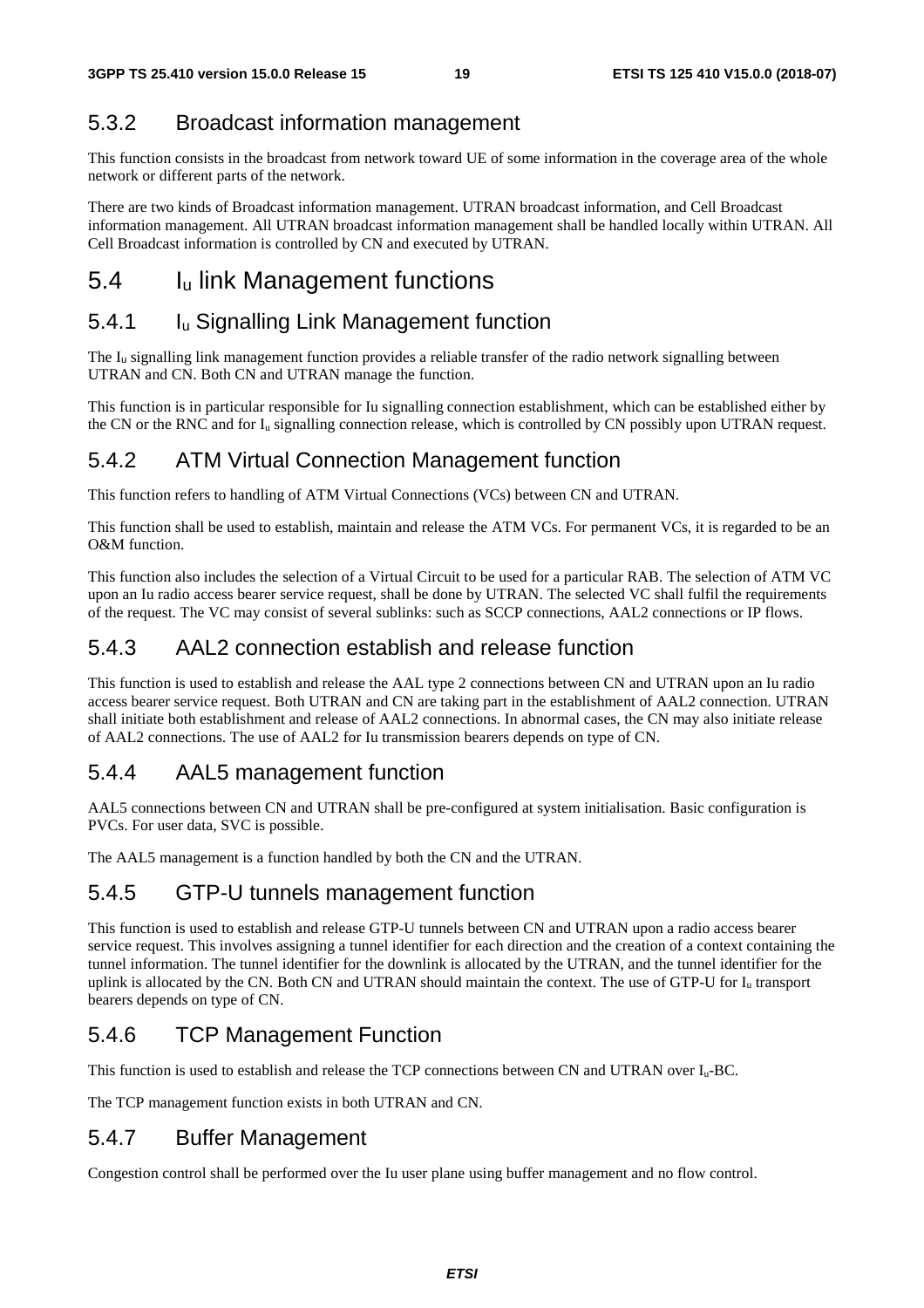This function includes buffers to store received packet data units that at reception can not be processed due to e.g. congestion. In UTRAN, there must be a buffer management function handling received packets from the peer CN node.

The used mechanism is not in the scope of the present document and not relevant to be standardised.

Buffer management is a UTRAN function.

#### 5.4.8 RTP Session Management Function

This function is used to establish and release RTP sessions between CN and UTRAN upon a radio access bearer service request. This involves assigning a RTP session identifier for each direction and the creation of a context containing the RTP session information. The RTP session identifier for the downlink is allocated by the UTRAN, and the RTP session identifier for the uplink is allocated by the CN. Both CN and UTRAN should maintain the RTP session context. The use of RTP for Iu transport bearers depends on type of CN.

### 5.5 Iu U-plane (RNL) Management Functions

#### 5.5.1 Iu U-plane frame protocol mode selection function

The  $I_u$  UP in the Radio Network Layer provides modes of operation that can be activated on RAB basis. For a given RAB, the  $I_u$  UP operates either in a Transparent or in Support mode.  $I_u$  U-plane frame protocol mode is selected by the CN. A set of appropriate U-plane version(s) is indicated within RANAP. The final U-plane version is selected during the Iu UP initiation procedure among the indicated version(s).

This function is a CN function.

#### 5.5.2 Iu U-plane frame protocol initialisation

Iu U-plane frame protocol is initialised by the UTRAN. In certain cases, as described in TS 23.153 [15], the Iu U-plane frame protocol may be initialised by the CN.

### 5.6 Mobility Management Functions

#### 5.6.1 Location information update function

Some functionality within the CN, needs information about the present location of an active UE, i.e. a UE with established signalling connection. The Location information update function is used to transfer this information from the UTRAN to the CN. It is the UTRAN responsibility to send this information initially at the signalling connection establishment for a UE and at any change of the UE location as long as the signalling connection exists. For this function, the location information shall be at Location and Routing Area level.

#### 5.6.2 Handover and Relocation functions

#### 5.6.2.1 Inter RNC hard HO function, Iur not used or not available

This functionality includes procedures for handover from one RNC to another RNC when Iur interface is not used or is not available, i.e. soft handover is not possible. The connection is switched in the CN, so both UTRAN and CN are involved. Both intra and inter CN entity cases are applicable. This functionality includes also the moving of the Serving RNS functionality from one RNC to another RNC.

#### 5.6.2.2 Serving RNS Relocation function

This functionality allows moving the Serving RNS functionality from one RNC to another RNC, e.g. closer to where the UE has moved during the communication. The Serving RNS Relocation procedure may be applied when active cell management functionality has created a suitable situation for it. Both UTRAN and CN are involved.

#### 5.6.2.3 Inter system Handover (e.g. UMTS-GSM) function

Inter system handover is performed when a mobile hands over between cells belonging to different systems such as GSM and UMTS. For intersystem handover between UMTS and GSM, the GSM procedures are used within the GSM network. Both UTRAN and CN are involved.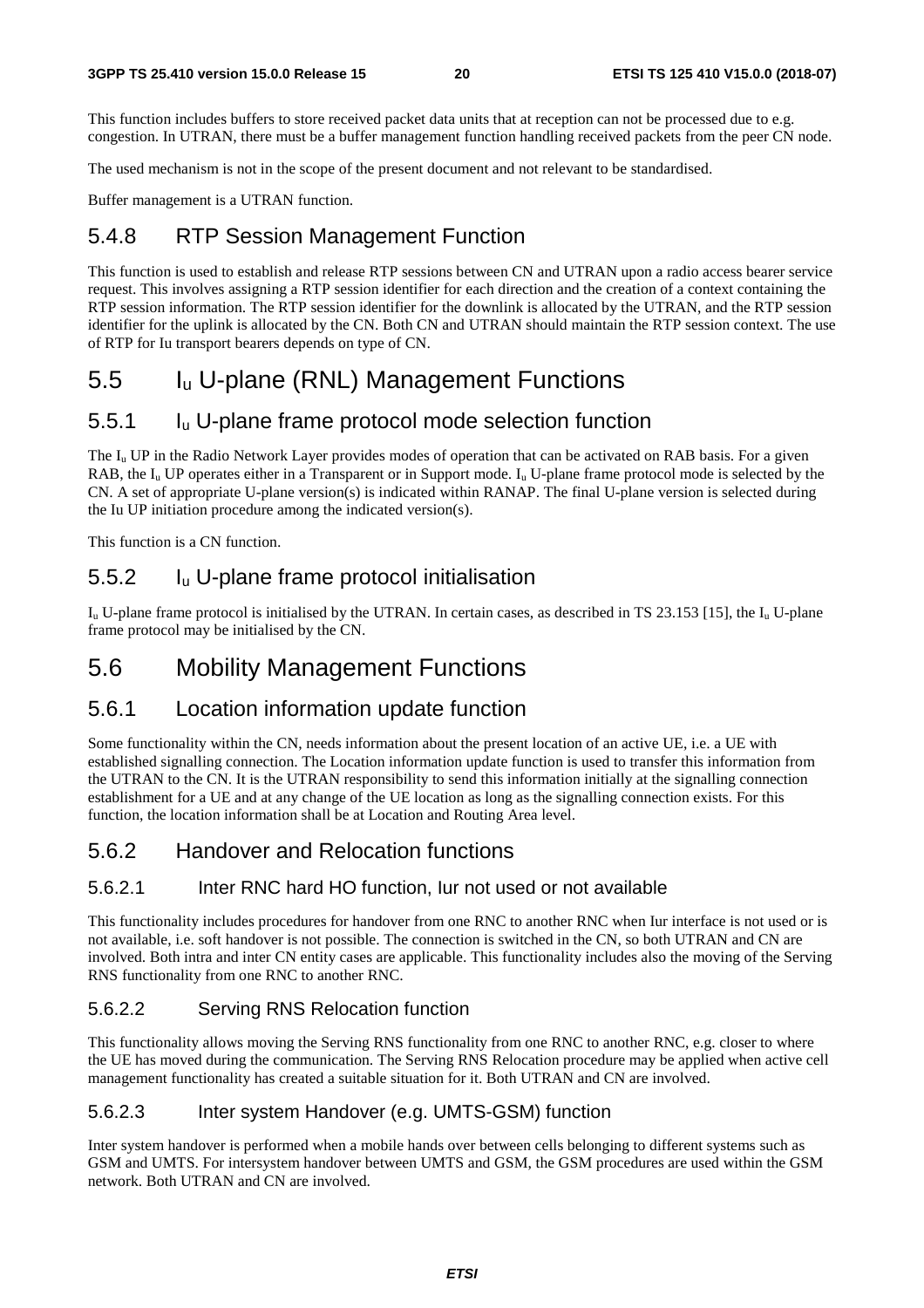NOTE: The GSM BSSMAP procedures are outside the scope of the present document.

### 5.6.2A Inter System Change (e.g. UMTS-GSM) function

Inter system change is performed when a GPRS attached mobile moves from cells belonging to different systems such as GSM and UMTS. For intersystem change between UMTS and GSM, the GPRS procedures are used within the GPRS network. Both UTRAN and CN are involved.

### 5.6.3 Paging Triggering

The Core Network shall, when considered necessary, trigger the Location/Routing/RNC Area paging in the UTRAN system.

#### 5.6.4 Shared Networks Access Control

The Shared Networks Access Control function allows the CN to request the UTRAN to apply UE specific access control to the UTRAN and the neighbouring networks on a PLMN or an SNA basis. The Shared Networks Access Control function is further described in TS 25.401 [1].

#### 5.6.5 GERAN System Information Retrieval

In order to provide the UE with system information related to NACC towards a GERAN system - to be used as an optimisation - the GERAN System Information Retrieval function allows the source system to request GERAN (via CN) to provide this system information. The request and subsequent transfer of the GERAN System Information is performed transparently with the RIM function. The RIM function is further described in TS 25.401 [1]

### 5.7 Security Functions

#### 5.7.1 Data Confidentiality

#### 5.7.1.1 Radio interface ciphering function

The radio interface shall be ciphered upon request of the Core Network. Both Signalling and user data may be subject to ciphering. The ciphering shall be done within UTRAN.

#### 5.7.1.2 Ciphering key management function

The ciphering key and the permitted algorithm shall be supplied by the CN. UTRAN selects the used algorithm.

#### 5.7.2 Data integrity

#### 5.7.2.1 Integrity checking

The purpose of the integrity check is to make sure that the signalling continues between the same elements as by authentication. The integrity check shall be done within the UTRAN.

#### 5.7.2.2 Integrity key management

The integrity key and the permitted algorithm shall be supplied by the CN. UTRAN selects the used algorithm.

### 5.8 Service and Network Access Functions

#### 5.8.1 Core Network signalling data transfer function

The NAS CN signalling data such as Call Control (CC), Session Management (SM), Mobility Management (MM), Short Message Services Point to Point and Supplementary Services (SS) shall be transparently conveyed between the CN and the UE. Over the Iu interface, the same Iu interface channel that is used for the UTRAN-CN signalling shall be used.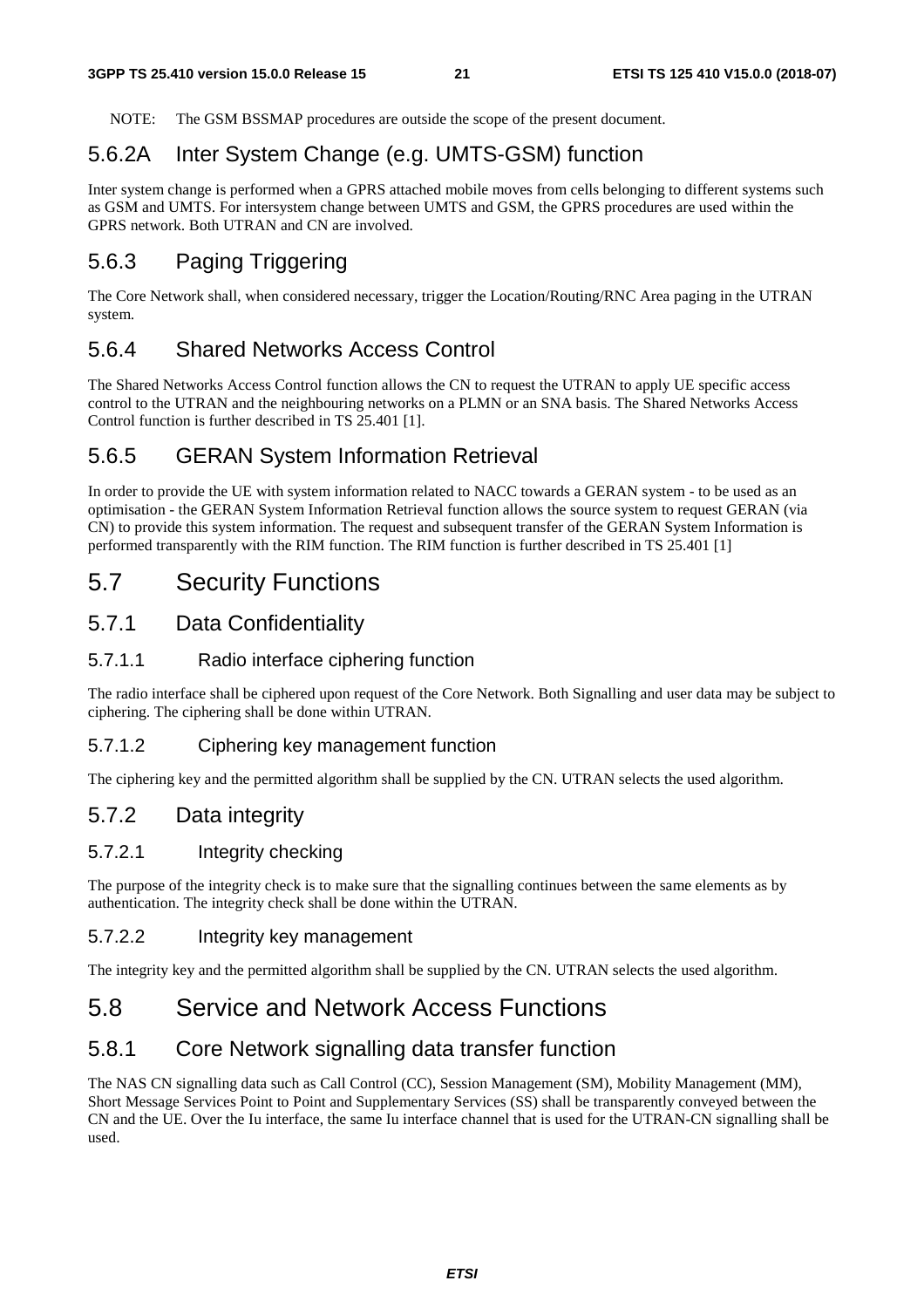### 5.8.2 Data Volume Reporting

The data volume reporting function is used to report the volume of unacknowledged data to the CN. The function shall be in the UTRAN and is triggered from the CN.

### 5.8.3 UE Tracing

This feature allows tracing of various events related to the UE and its activities. This is an O&M functionality.

### 5.8.4 Location reporting function

The positioning function performs the determination of the geographical position and optionally the velocity for an UE. The location reporting function transfers the positioning information between the UTRAN and the CN according to CN commands. This function involves UTRAN and CN.

### 5.8.5 MDT

This feature enables the transfer of MDT measurements collected by the UE, as defined in TS 37.320 [30]. This is an O&M functionality.

### 5.9 Co-ordination Functions

### 5.9.1 Paging Co-ordination function

The two CN domain architecture implies need for a page co-ordination, i.e. handling of page triggered by one CN node when UE has a signalling connection to the other CN node. The paging co-ordination is performed by UTRAN and/or optionally by CN. The Common ID is used for UTRAN paging co-ordination. The CN provides the UTRAN with the Common ID.

The paging co-ordination is a UTRAN function. Optionally the paging co-ordination may be performed in the CN.

### 5.9.2 NAS Node Selection Function

The optional NAS Node Selection Function enables the RNC to initially assign CN resources to serve a UE and subsequently setup a signalling connection to the assigned CN resource.

The method by which the RNC initially assigns CN resources is implementation dependent.

The NNSF is described in detail in TS 23.236 [25].

### 5.9.3 Information Transfer Function

The Information Transfer function allows configuration data to be passed from the CN to the RNC upon CN trigger. This function is operated in acknowledged mode. It should be used by the CN to maintain alignment between the data as configured in the CN and the configuration data provided to the UTRAN. This may be used e.g. to coordinate the SNA geographical definition (LA to SNA mapping) between CN and UTRAN in order to apply access control on an SNA basis.

### 5.9.4 MOCN Rerouting Function

Rerouting is a mechanism used as part of the assignment of CN operator in shared networks with MOCN configuration for network sharing non-supporting UEs when they perform initial attach /registration. In this case RNC may not know towards which CN to route the initial UE request message and the latter may be rerouted to another CN via RNC.

The MOCN Rerouting Function is described in detail in TS 23.251 [26].

### 5.9.5 SIPTO at Iu-PS Function

If supported, SIPTO at Iu-PS Function provides the capability to offload certain PS RABs from the CN at RAB setup. The SIPTO at Iu-PS is implementation dependent and may be implemented in a separate entity outside of RNS, for further information see TS 23.060 [29].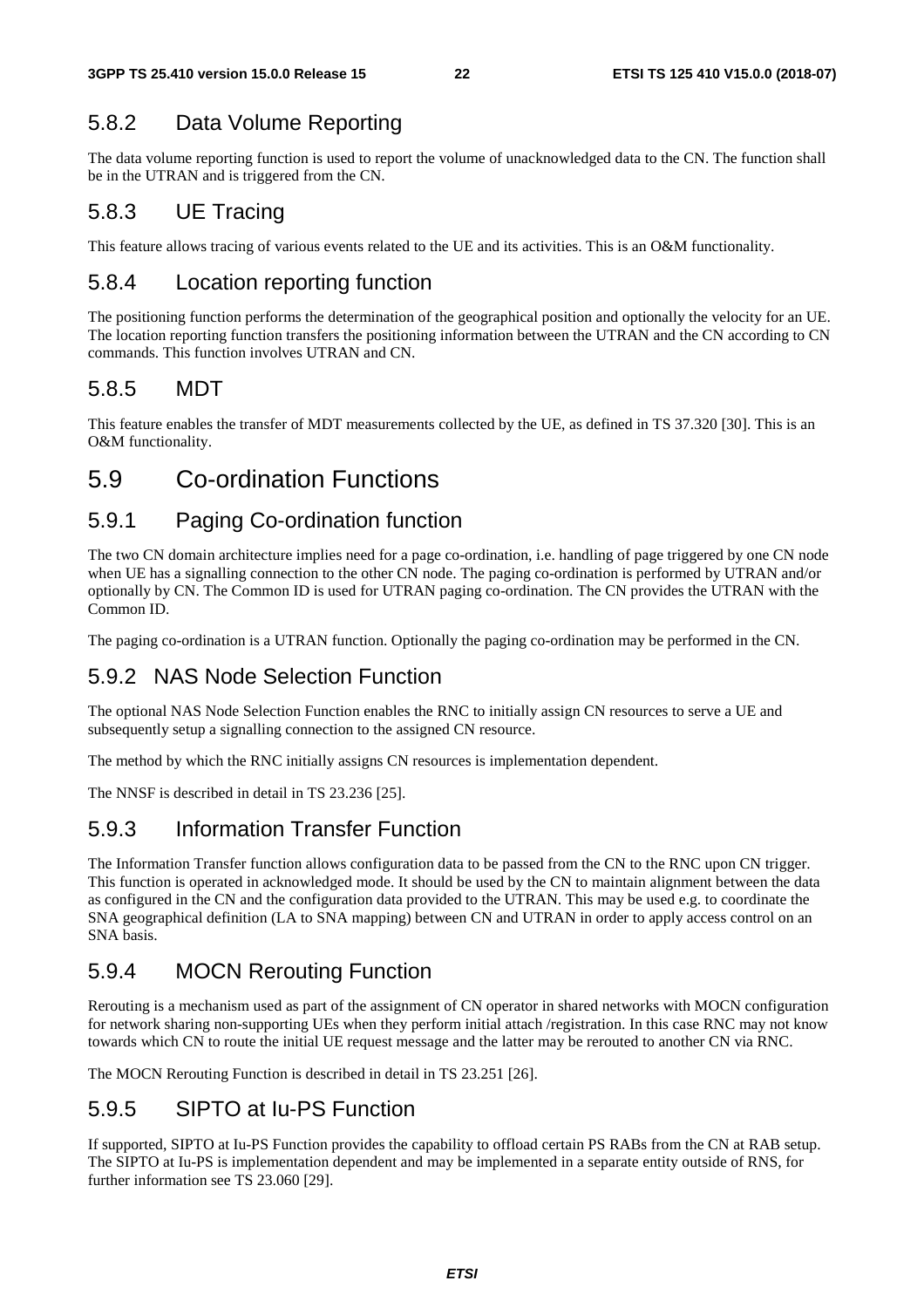### 5.9.6 SIPTO at the Local Network with Standalone GW

SIPTO@LN provides access to a defined IP network (e.g. the Internet) without the user plane traversing the mobile operator's core network by using standalone GW (with S-GW and L-GW collocated) in the local network, as specified in TS 23.060 [29].

### 5.10 MBMS Functions

#### 5.10.1 MBMS RAB Management functions

The MBMS RAB, Radio Access Bearer, is defined to be set-up between the CN and one or several UEs for MBMS. Depending on the MBMS service characteristics, different types of MBMS RABs will be used. It is the CN that controls towards the UTRAN the establishment, update or release of an MBMS RAB. The MBMS RAB is defined for the PS domain only.

### 5.10.2 MBMS UE Linking Function

This function provides the RNC with the list of MBMS services that a given UE, with existing dedicated Iu-PS signalling connection, has "joined" or has "left" TS 23.246 [27].

#### 5.10.3 MBMS Registration Control Function

This function allows the RNC to either register or deregister to the PS core network domain for a specific MBMS bearer service so that it is notified whenever a session of this service starts.

It also allows the CN to inform the RNC that a given MBMS bearer service is no longer available.

### 5.10.4 MBMS Enquiry Function

This function allows the RNC to request to the SGSN the list of MBMS bearer services that a given UE has "joined" TS 23.246 [27] or the IP Multicast Address and APN defined in TS 23.246 [27] which correspond to a given MBMS bearer service.

# 6 I<sub>u</sub> Interface Protocol Structure

# 6.1 General

The Radio Network signalling over Iu consists of the Radio Access Network Application Part (RANAP). The RANAP protocol consists of mechanisms to handle all procedures between the CN and UTRAN. It is also capable of conveying messages transparently between the CN and the UE without interpretation or processing by the UTRAN.

Over the  $I_u$  interface the RANAP protocol is, e.g. used for:

- Facilitate a set of general UTRAN procedures from the Core Network such as paging -notification as defined by the notification SAP in TS 23.110 [3].
- Separate each User Equipment (UE) on the protocol level for mobile specific signalling management as defined by the dedicated SAP in TS 23.110 [3].
- Transfer of transparent non-access signalling as defined in the dedicated SAP in TS 23.110 [3].
- Request of various types of UTRAN Radio Access Bearers through the dedicated SAP in TS 23.110 [3].
- Perform the SRNS Relocation function.
- Perform the various MBMS procedures.
- Perform SIPTO at Iu-PS (optional).

The Radio Access Bearers are provided by the Access Stratum.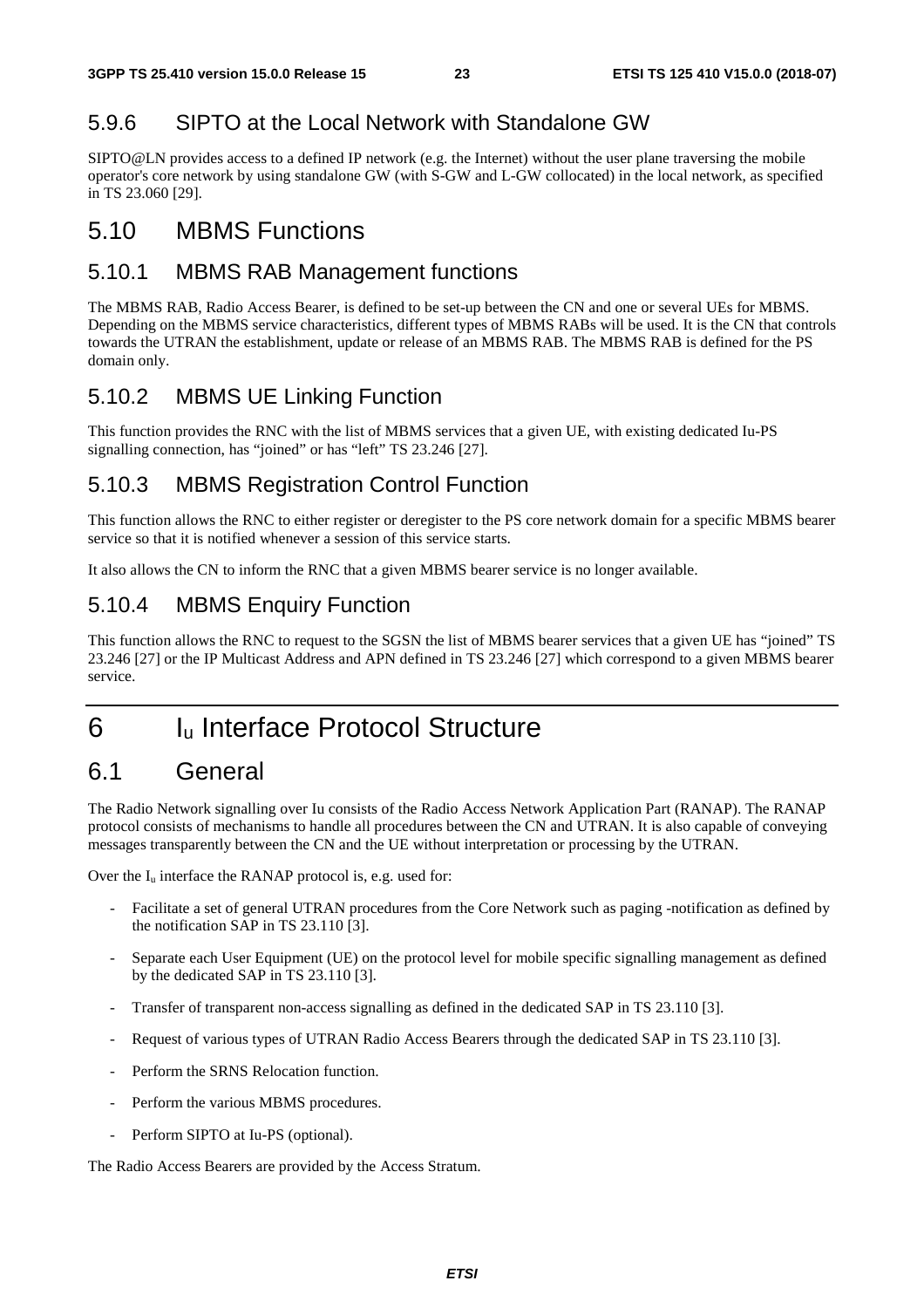Over Iu-BC, a datagram mechanism is used, so there is no clear separation of control and user planes, and the SABP protocol is used for data transfer and signalling.

# 6.2 Iu-CS

Figure 6.1 shows the protocol structure for  $I_u$ -CS, following the structure described in TS 25.401 [1].

| Radio<br>Network<br>Layer     |                                | <b>Control Plane</b>              |                                                              |                   | <b>User Plane</b>              |
|-------------------------------|--------------------------------|-----------------------------------|--------------------------------------------------------------|-------------------|--------------------------------|
|                               |                                | <b>RANAP</b>                      |                                                              |                   | <b>Iu UP Protocol</b><br>Layer |
| Transport<br>Network<br>Layer |                                | Transport Network<br>User   Plane | <b>Transport Network</b><br><b>Control Plane</b><br>Q.2630.2 | Transport Network | User   Plane                   |
|                               |                                | <b>SCCP</b>                       | Q.2150.1                                                     |                   |                                |
|                               | M3UA                           | MTP3b                             | MTP3b                                                        |                   |                                |
|                               |                                | SSCF-<br>$\mathbf{NNI}$           | SSCF-<br><b>NNI</b>                                          |                   | RTP/                           |
|                               | <b>SCTP</b>                    | <b>SSCOP</b>                      | <b>SSCOP</b>                                                 | AAL <sub>2</sub>  | RTCP*)                         |
|                               | $_{\rm IP}$                    | AAL <sub>5</sub>                  | AAL5                                                         |                   | UDP/IP                         |
|                               |                                |                                   |                                                              |                   |                                |
|                               | Data Link<br>$\mathbf{L}$<br>п | <b>ATM</b>                        | <b>ATM</b>                                                   | <b>ATM</b>        | Data Link                      |
|                               |                                |                                   | Physical Layer                                               |                   |                                |
|                               |                                |                                   |                                                              |                   |                                |

\*) RTCP is optional.

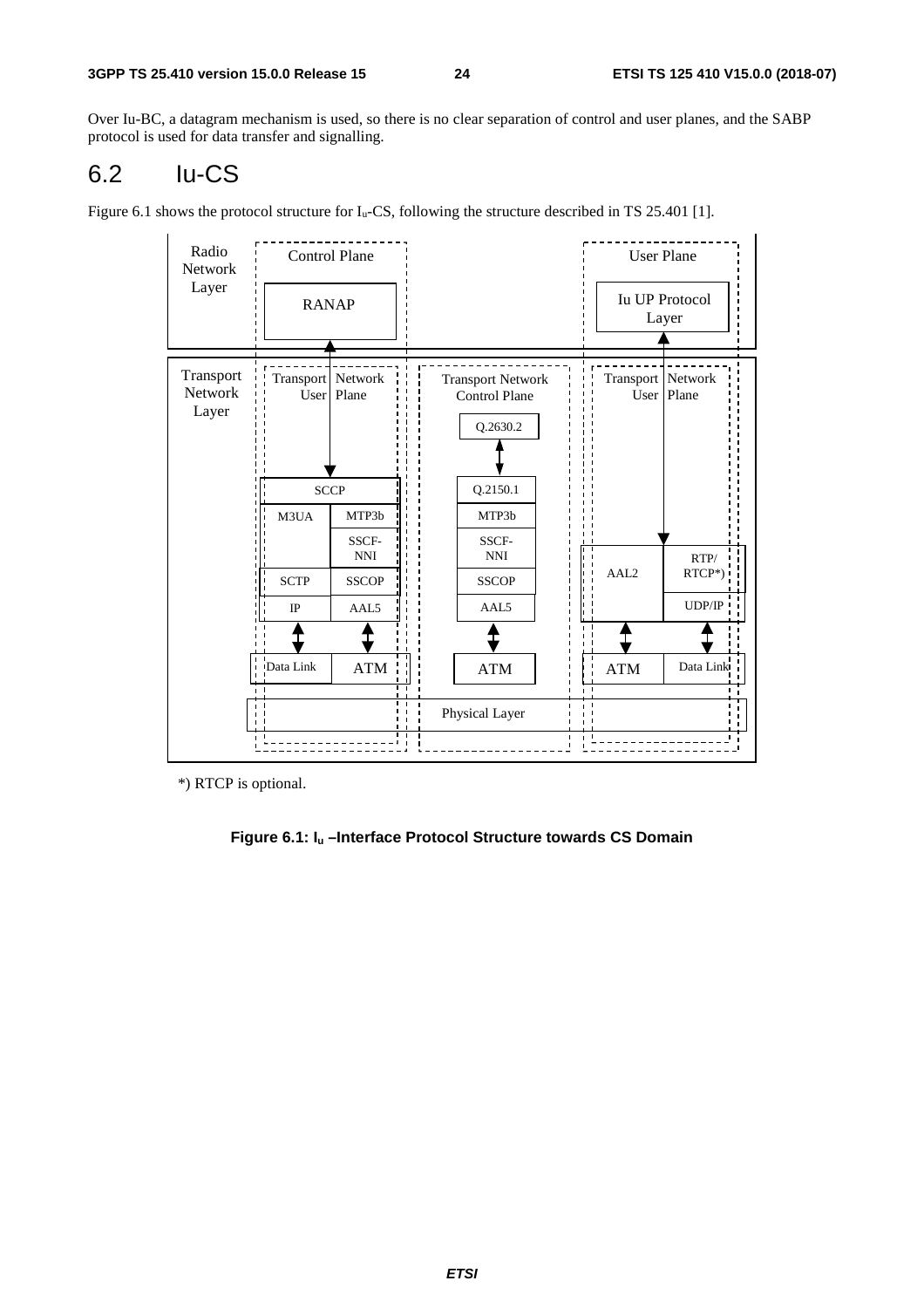### 6.3 Iu-BC

Figure 6.2 shows the protocol structure for the Iu-BC.



**Figure 6.2: Iu Interface Protocol Structure towards Broadcast Domain**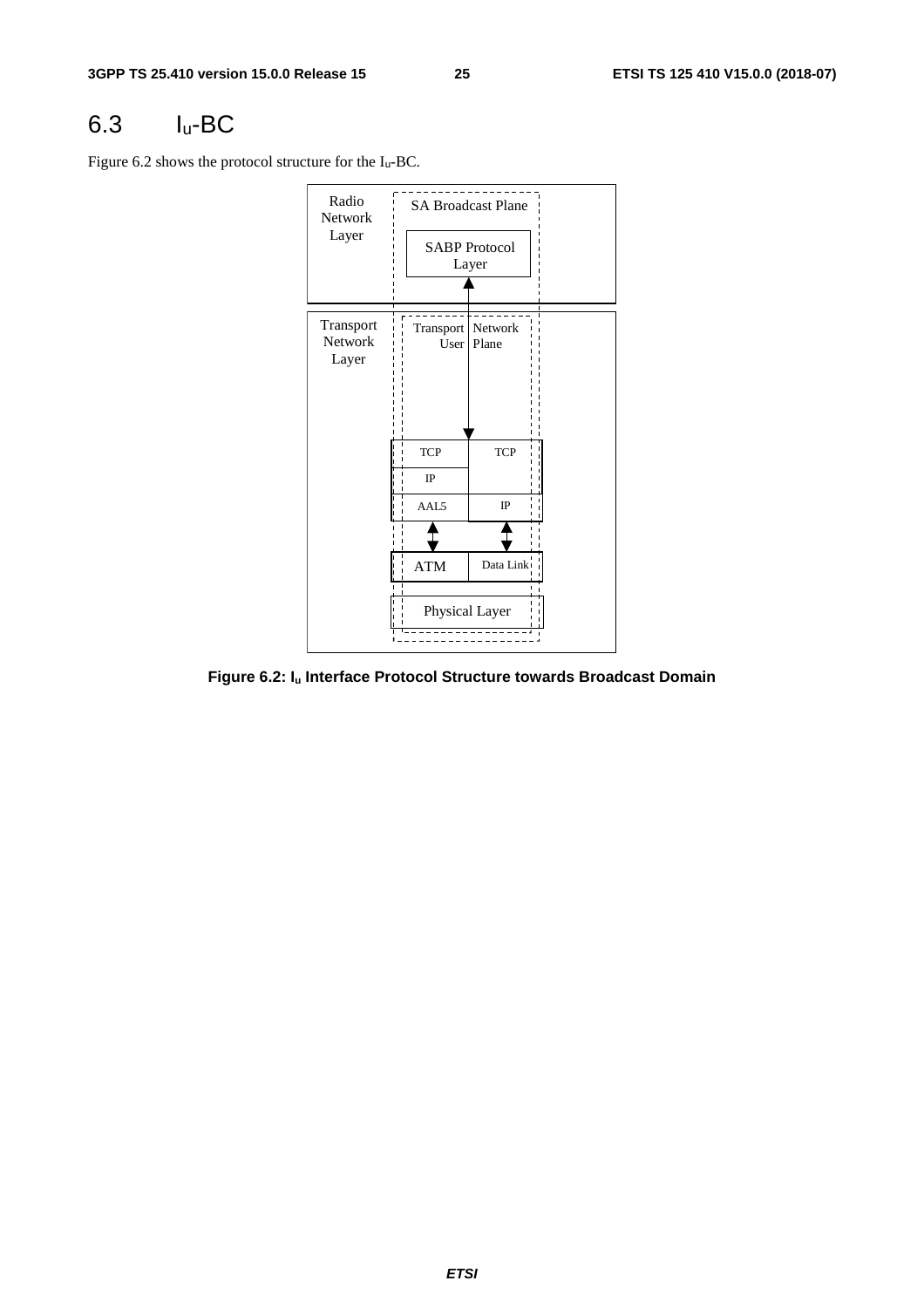# $6.4$   $I_{\text{u}}$ -PS



Figure 6.3 shows the protocol structure for Iu-PS, following the structure described in TS 25.401 [1].

**Figure 6.3: Iu Interface Protocol Structure towards PS Domain** 

# 7 Other I<sub>u</sub> Interface Specifications

# 7.1 UTRAN Iu Interface: Layer 1 (3GPP TS 25.411)

TS 25.411 [4] specifies the range of physical layer technologies that may be used to support the Iu interface.

# 7.2 UTRAN I<sub>u</sub> Interface: Signalling Transport (3GPP TS 25.412)

TS 25.412 [5] specifies the signalling bearers for the RANAP and transport network control plane protocols for both Iu-PS and Iu-CS.

# 7.3 UTRAN Iu Interface: RANAP Specification (3GPP TS 25.413)

TS 25.413 [6] specifies the RANAP protocol for radio network control plane signalling over the Iu interface.

## 7.4 UTRAN Iu Interface: Data Transport and Transport Signalling (3GPP TS 25.414)

TS 25.414 [7] specifies the transport bearers for the user plane of the Iu interface. It also specifies the protocol used to control these transport bearers.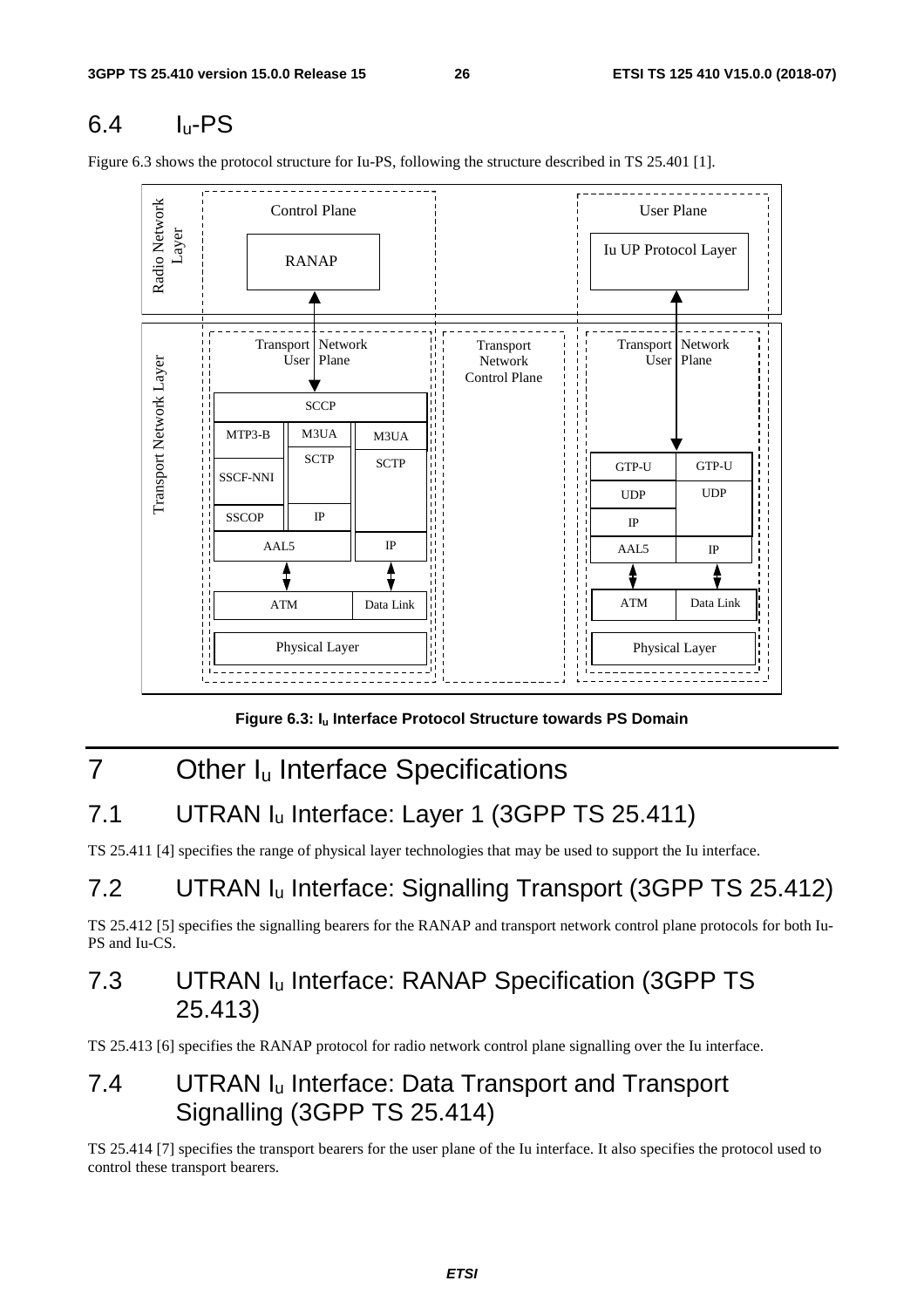# 7.5 UTRAN Iu Interface: CN-UTRAN User Plane Protocol (3GPP TS 25.415)

TS 25.415 [8] specifies the user plane frame handling protocol for the Iu interface.

### 7.6 UTRAN Iu Interface: Service Area Broadcast Protocol SABP (3GPP TS 25.419)

TS 25.419 [14] specifies the communication requirements over the Iu interface towards the BC domain.

### 7.7 Summary

The present document, 3GPP TS 25.410, specifies the general aspects and principles of the  $I_u$  interface as a whole.

The relationship between the other technical specifications that define the UTRAN Iu interface is shown in figure 7.1.



**Figure 7.1: Summary of Iu Interface Specification Structure**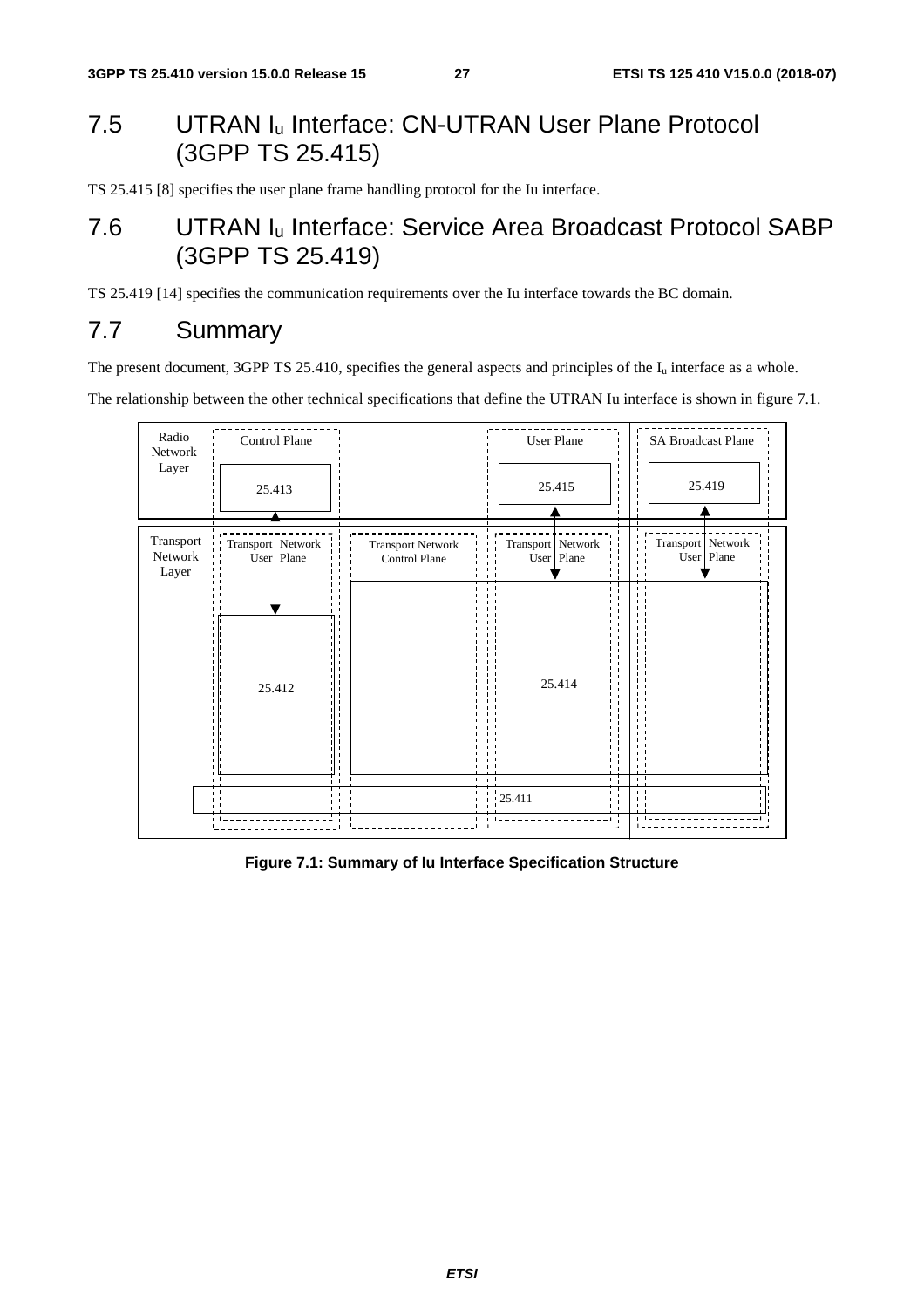# Annex A (informative): Change History

| Date /<br><b>TSG</b> | <b>TSG Doc</b> | <b>ICR</b> | <b>Rev</b> | <b>Subject/Comment</b>                                                               | <b>New</b> |
|----------------------|----------------|------------|------------|--------------------------------------------------------------------------------------|------------|
| 12/2008              |                |            |            | Creation of Rel-8 version based on y7.0.0                                            | 8.0.0      |
| $RP-43$              | RP-090078      | 0068       |            | RANAP: Enhanced Relocation Complete Request in SCCP:                                 | 8.1.0      |
|                      |                |            |            | <b>Connection Request</b>                                                            |            |
| 12/2009              |                |            |            | Created version 9.0.0 based on y, 8.1.0                                              | 9.0.0      |
| 12/2010              |                |            |            | Created version 10.0.0 based on y. 9.0.0                                             | 10.0.0     |
| <b>RP-50</b>         | RP-101389      | 0070       |            | Introduction of the SIPTO at Iu-PS Function                                          | 10.0.0     |
| SP-49                | SP-100629      |            |            | Clarification on the use of References (TS 21.801 CR#0030)                           | 10.1.0     |
| <b>RP-51</b>         | RP-110230      | 0074       |            | Support for MDT                                                                      | 10.1.0     |
| <b>RP-52</b>         | RP-110684      | 0075       |            | Correction of references                                                             | 10.2.0     |
| 09/2012              |                |            |            | Update to Rel-11 version (MCC)                                                       | 11.0.0     |
| $RP-62$              | RP-131909      | 0076       | <b>6</b>   | Introduction of Standalone GW for SIPTO@LN                                           | 12.0.0     |
| <b>RP-70</b>         | RP-152088      | 0077       |            | Introduction of improvements to CS/PS coordination in UTRAN<br><b>Shared Network</b> | 13.0.0     |

| <b>Change history</b> |                |             |            |                |   |                                                  |            |
|-----------------------|----------------|-------------|------------|----------------|---|--------------------------------------------------|------------|
| <b>Date</b>           | <b>Meeting</b> | <b>TDoc</b> | <b>ICR</b> | <b>Rev Cat</b> |   | Subject/Comment                                  | <b>New</b> |
|                       |                |             |            |                |   |                                                  | version    |
| 2017-03               | <b>RAN#75</b>  | RP-170545   | 007<br>19  |                | B | Introduction of QMC for streaming services       | 14.0.0     |
| 2018-06               | SA#80          |             | -          |                |   | Promotion to Release 15 without technical change | 15.0.0     |